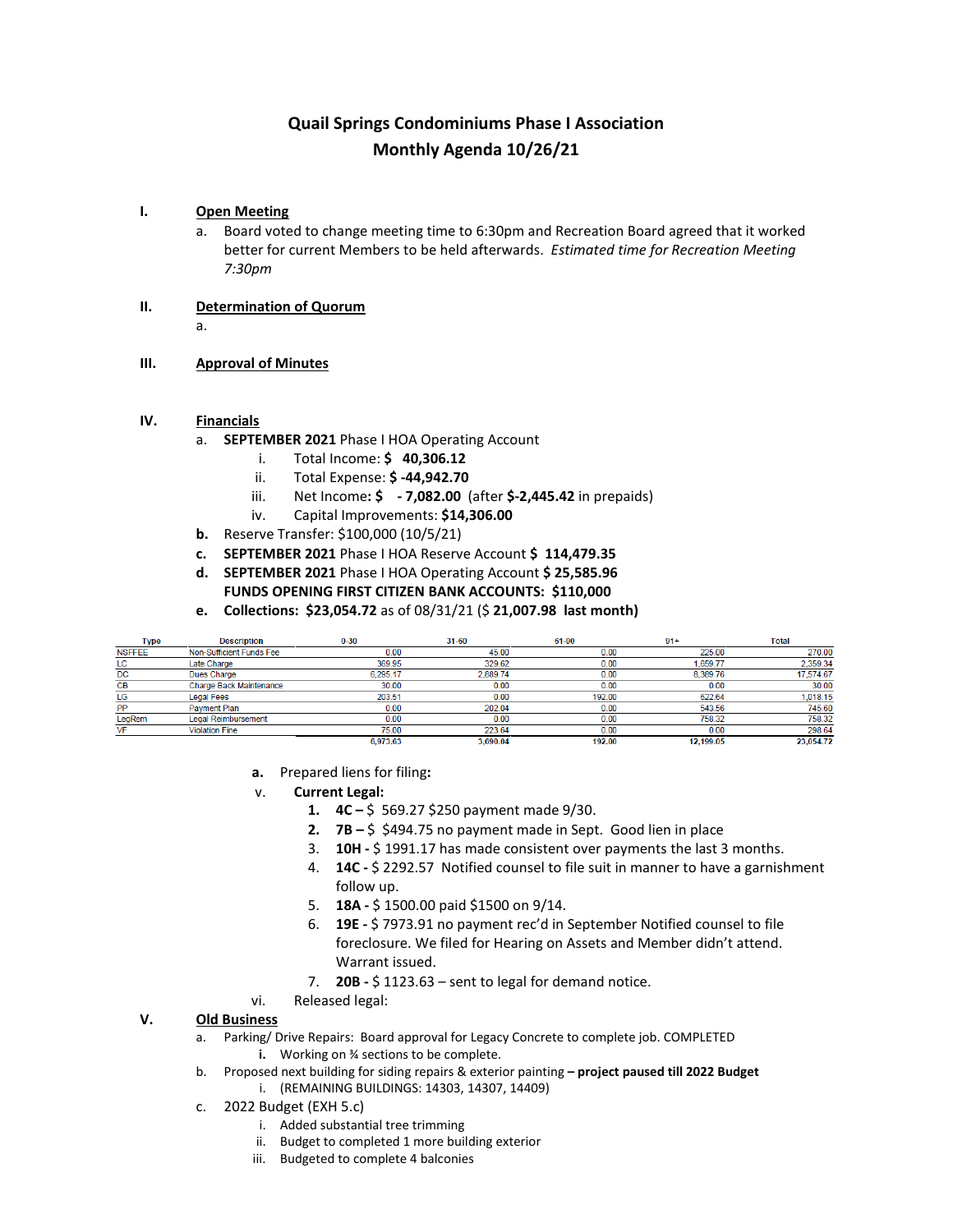- iv. Increased insurance4
- v. Increased cost of water utility
- vi. Reduced legal
- vii. Reduced reserve transfer to only 10% of budget
- viii. Added New Member Set Up charge for Buyers to pay at closing

### **VI. New Business**

- a. 14415-D Balcony repair Board requested more bids
	- **i.** Ciity: \$1850.00
	- **ii.** \_\_\_\_\_\_
- b. 14415-G Balcony repair Board requested more bids
	- **i.** Citty: \$ 2850.00
	- **ii.** \_\_\_\_\_
- c. 14417-D Balcony repair: Board requested more bids
	- **i.** Ciity: \$ 1850.00
	- **ii.** \_\_\_\_\_

### **VII. VIOLATIONS**

### **VIII. Announcements and Recommendations to Members**

a. We have also gotten with designers and had a Resident App added to the platform. Although this feature doesn't include 'chat' it does make it far easier to make payments, add service issues easier and to check the status of a previously requested ticket.

### **IX. Homeowner Time**

**X. Next Meeting**: Tuesday November 17, 2021 @ 6:30pm +/- Annual Meeting: March 14, 2022 @ :6:30pm

### **XI. Adjournment**

a.

**XII. Executive Session**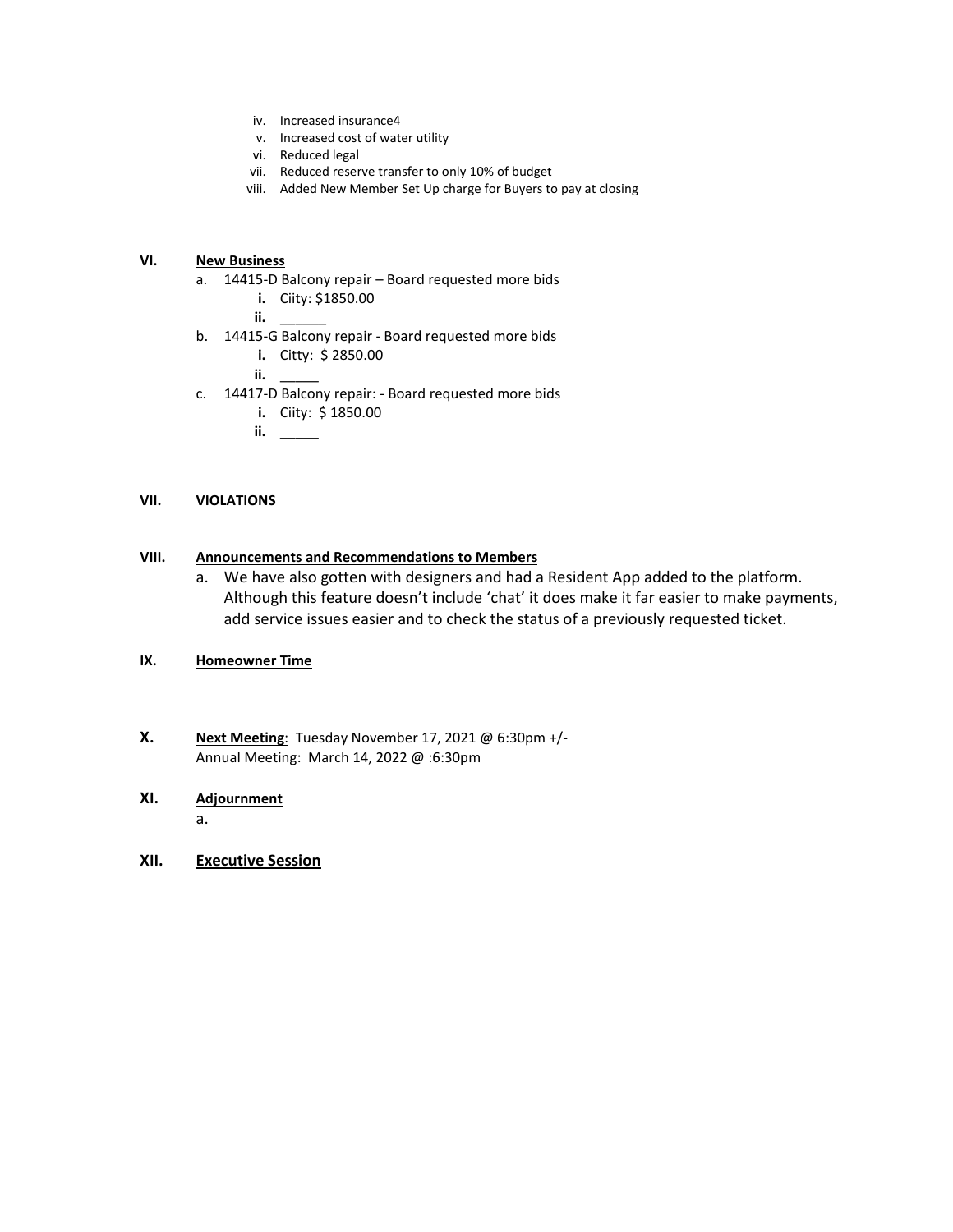## **Quail Springs Condominiums Phase I Association Monthly Minutes 09/21/21**

- **Open Meeting** : Meeting call to order at 6.31pm. Kendra made a motion to start the meeting. Marie seconded.
- **Determination of Quorum** : Linda, Kendra, Kat and Marie present on Zoom.
- **Approval of Minutes** : Linda made a motion to approve the Minutes from June. Kat seconded. Motion passed.
- **Financials** : Marie made a motion to approve the Financials. Kendra seconded. Motion passed**.**
	- **AUGUST 2021** Phase I HOA Operating Account
		- Total Income: **\$44,936.55**
		- Total Expense: **\$46,424.65**
		- Net Income**: \$-589.51** (after **\$716.59** in prepaids)
		- Capital Improvements: **\$14,276.00**
	- Reserve Transfer: 0.00
	- **AUGUST 2021** Phase I HOA Reserve Account **\$214,479.35**
	- **AUGUST 2021** Phase I HOA Operating Account **\$ 110,000.00. Last month Board voted to change bank from BOK to First Citizens Bank.**
	- **Collections: \$21,007.98** as of 08/31/21 (\$ **last month)**
		- Prepared liens for filing**:**
			- **Current Legal:**
				- **4C** \$633.50 \$250 payment made 8/18.
				- **7B** \$273.39 \$320 payment made 8/31.
				- **10H** \$2,206.11 has made consistent over payments the last 3 months.
				- **14C** \$1,926.37 account has been turned over to counsel for demand letter and further legal action.
				- **18A -** \$1,578.86 paid \$1500 on 9/14.
				- **19E -** \$7,201.83 owner has made 1 payment via cashiers check. Counsel is picking back up on further legal action.
			- Released legal: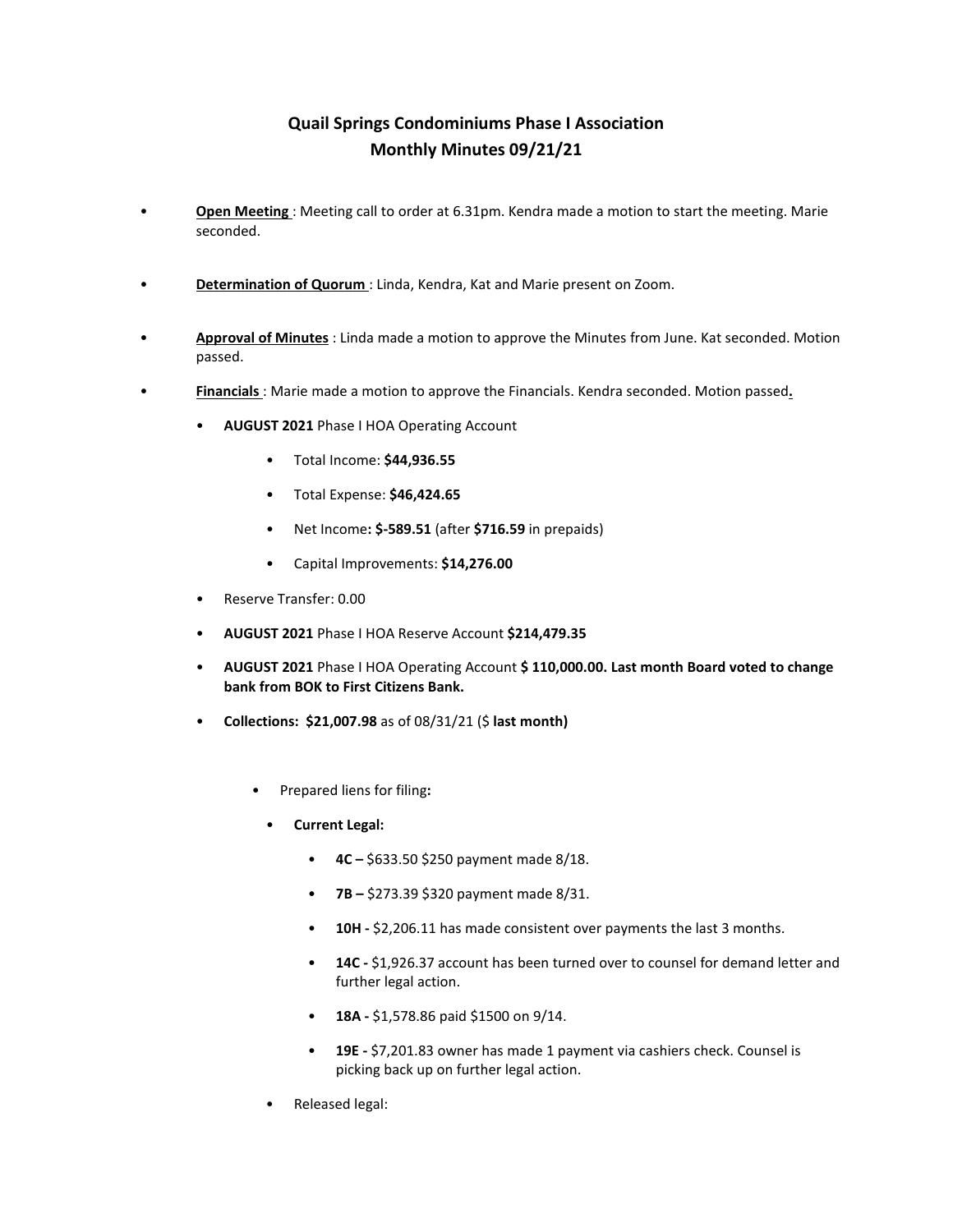### • **Old Business**

- Parking/ Drive Repairs: Board approval for Legacy Concrete to complete job. WORK IN PROGRESS
	- Working on ¾ sections to be complete. **Denise T. asked for a cone to be put in a parking space for her handicap tenant.**
- Proposed next building for siding repairs & exterior painting **– project paused till 2022 Budget**
	- (REMAINING BUILDINGS: 14303, 14307, 14409)

### • **New Business**

- **2022 budget**
- **VIOLATIONS**
- **Announcements and Recommendations to Members**
	- New communication methods! OHP has added 2 new features to its platform to help you communicate with management more quickly. To the Member and Board Portals, we have added a 'CHAT BOX' which is designed like email but something that is tied only to your account and is stamped in your History Notes. Even when we are offline, this feature will work and even allow you to include photographs for better explanation of efforts.
	- We have also gotten with designers and had a Resident App added to the platform. Although this feature doesn't include 'chat' it does make it far easier to make payments, add service issues easier and to check the status of a previously requested ticket.

**Homeowner Time** : Owner from Bldg 4 wanted to know about not enough lightning and about the trash. Kendra talked about the Music and food truck event which turned out great. Erin annonce her time off to have her baby.

Taryn will do some part-time work but not at the office.

- **Next Meeting:** Tuesday October 19<sup>th</sup>, 2021 @ 7:00p +/-
- **Adjournment** : Linda made a motion to adjourn the Meeting at 7.03pm. Marie seconded. Motion passed.
- **Executive Session**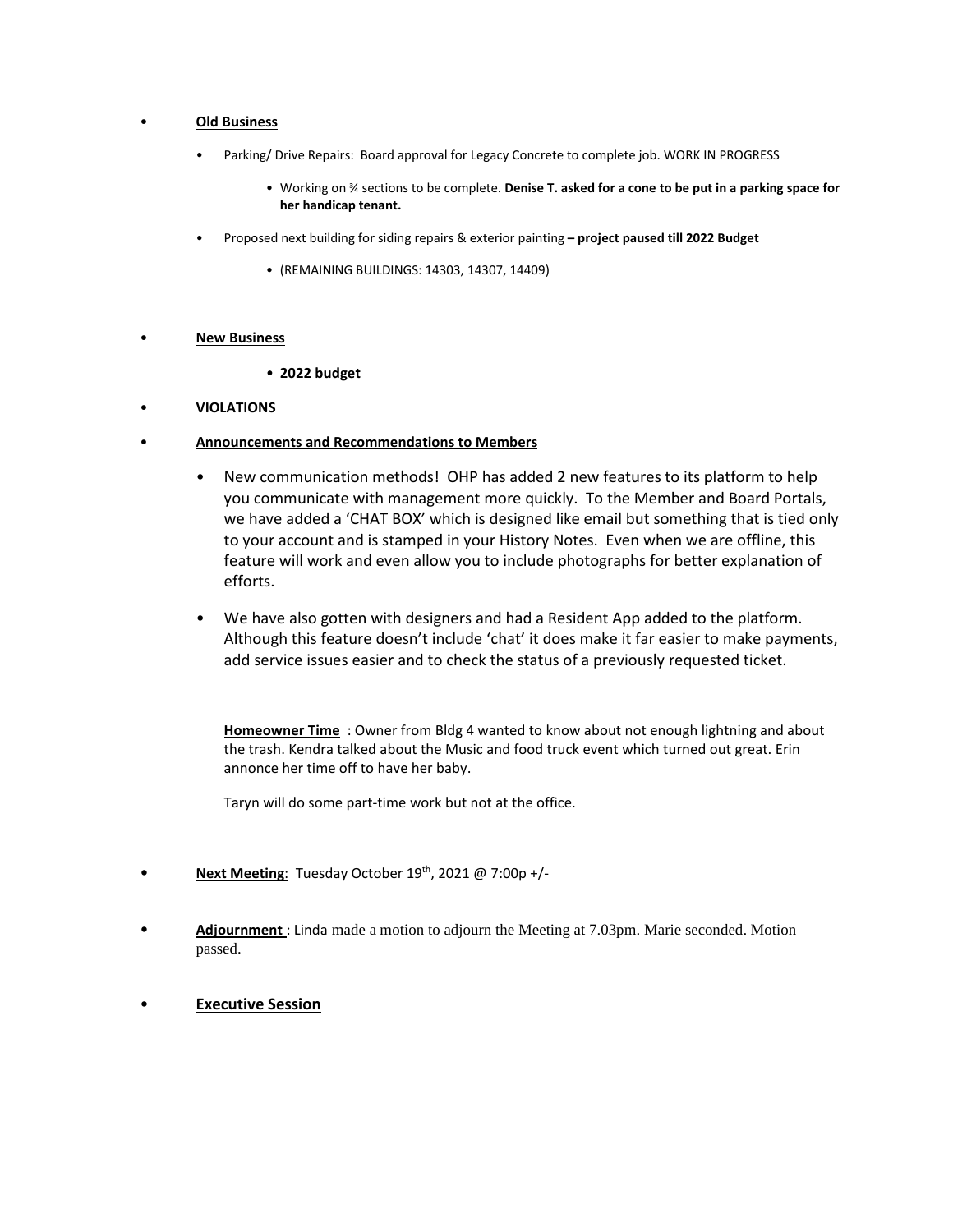# **Budget Comparison**

### *Comparison Periods: 09/01/21 - 09/30/21 and 01/01/21 - 09/30/21 (cash basis)* All Properties

|                              | <b>Actual</b><br>09/01/21 - 09/30/21 | <b>Budget</b><br>09/21 - 09/21 | \$ Change | % Change  | <b>Actual YTD</b><br>01/01/21 - 09/30/21 | <b>Budget YTD</b><br>$01/21 - 09/21$ | \$ Change    | % Change  |
|------------------------------|--------------------------------------|--------------------------------|-----------|-----------|------------------------------------------|--------------------------------------|--------------|-----------|
| <b>INCOME</b>                |                                      |                                |           |           |                                          |                                      |              |           |
| 302 Membership Dues Income   | 39,745.93                            | 37,152.00                      | 2,593.93  | 7.0%      | 366,593.26                               | 334,368.00                           | 32,225.26    | 9.6%      |
| 307 Interest Income          | 0.00                                 | 1.00                           | $-1.00$   | $-100.0%$ | 24.91                                    | 9.00                                 | 15.91        | 176.8%    |
| 309 Late Fee Income          | 179.21                               | 258.33                         | $-79.12$  | $-30.6%$  | 1,916.20                                 | 2,325.01                             | $-408.81$    | $-17.6%$  |
| 310 Legal Fees               | 0.00                                 | 0.00                           | 0.00      |           | 134.00                                   | 0.00                                 | 134.00       |           |
| 314 Compliance Fee Income    | 360.98                               | 0.00                           | 360.98    |           | 568.86                                   | 0.00                                 | 568.86       |           |
| 315 Closing Letters          | 0.00                                 | 100.00                         | $-100.00$ | $-100.0%$ | 220.12                                   | 900.00                               | $-679.88$    | $-75.5%$  |
| 321 Special Assessment       | 0.00                                 | 0.00                           | 0.00      |           | 145.16                                   | 0.00                                 | 145.16       |           |
| 317 Other Income             |                                      |                                |           |           |                                          |                                      |              |           |
| 1065 General Reimbursement   | 20.00                                | 0.00                           | 20.00     |           | 1,775.44                                 | 54.16                                | 1,721.28     | 3,178.1%  |
| 317 Other Other Income       | 0.00                                 | 0.00                           | 0.00      |           | 20.00                                    | 32.00                                | $-12.00$     | $-37.5%$  |
| 317 Total Other Income       | 20.00                                | 0.00                           | 20.00     |           | 1,795.44                                 | 86.16                                | 1,709.28     | 1,983.8%  |
| <b>TOTAL INCOME</b>          | 40,306.12                            | 37,511.33                      | 2,794.79  | 7.5%      | 371,397.95                               | 337,688.17                           | 33,709.78    | 10.0%     |
| <b>EXPENSE</b>               |                                      |                                |           |           |                                          |                                      |              |           |
| 600 Management               |                                      |                                |           |           |                                          |                                      |              |           |
| 6002 Management Fees         | 2,457.19                             | 2,300.00                       | 157.19    | 6.8%      | 22,156.48                                | 20,700.00                            | 1,456.48     | 7.0%      |
| 6004 In-House Administrion   | 2,625.00                             | 1,700.00                       | 925.00    | 54.4%     | 15,479.00                                | 15,300.00                            | 179.00       | 1.2%      |
| 600 Total Management         | 5,082.19                             | 4,000.00                       | 1,082.19  | 27.1%     | 37,635.48                                | 36,000.00                            | 1,635.48     | 4.5 %     |
| 604 Utilities                |                                      |                                |           |           |                                          |                                      |              |           |
| 6041 Internet                | $-186.31$                            | 75.00                          | $-261.31$ | $-348.4%$ | $-105.01$                                | 675.00                               | $-780.01$    | $-115.6%$ |
| 6042 Electric                | 939.63                               | 1,175.00                       | $-235.37$ | $-20.0%$  | 9,186.67                                 | 10,575.00                            | $-1,388.33$  | $-13.1%$  |
| 6043 Telephone               | 106.13                               | 100.00                         | 6.13      | 6.1%      | 1,329.37                                 | 900.00                               | 429.37       | 47.7%     |
| 6045 Water And Sewer Utility | 8,332.65                             | 7,000.00                       | 1,332.65  | 19.0%     | 83,409.10                                | 63,000.00                            | 20,409.10    | 32.4 %    |
| 6046 Trash Removal           | 250.00                               | 450.00                         | $-200.00$ | $-44.4%$  | 850.00                                   | 1,950.00                             | $-1,100.00$  | $-56.4%$  |
| 6047 Fire Supression System  | 59.90                                | 60.00                          | $-0.10$   | $-0.2%$   | 1,930.84                                 | 540.00                               | 1,390.84     | 257.6%    |
| 604 Total Utilities          | 9,502.00                             | 8,860.00                       | 642.00    | 7.2%      | 96,600.97                                | 77,640.00                            | 18,960.97    | 24.4 %    |
| 607 Repairs & Maintenance    |                                      |                                |           |           |                                          |                                      |              |           |
| 15 Roofing                   | 0.00                                 | 216.66                         | $-216.66$ | $-100.0%$ | 538.12                                   | 1,950.02                             | $-1,411.90$  | $-72.4%$  |
| 16 Carports & Balconies      | 805.56                               | 833.33                         | $-27.77$  | $-3.3%$   | 14,074.87                                | 7,500.01                             | 6,574.86     | 87.7%     |
| 17 Parking Lot               | 0.00                                 | 0.00                           | 0.00      |           | 0.00                                     | 11,000.00                            | $-11,000.00$ | $-100.0%$ |
| 612 Exterior Paint / Siding  | 610.55                               | 75.00                          | 535.55    | 714.1 %   | 1,236.16                                 | 675.00                               | 561.16       | 83.1 %    |
| 613 Electrical               | 0.00                                 | 250.00                         | $-250.00$ | $-100.0%$ | 1,339.00                                 | 2,250.00                             | $-911.00$    | $-40.5%$  |
| 614 Flooring                 | 0.00                                 | 0.00                           | 0.00      |           | 2,540.45                                 | 0.00                                 | 2,540.45     |           |
| 615 Windows & Doors          | 0.00                                 | 0.00                           | 0.00      |           | 104.00                                   | 0.00                                 | 104.00       |           |
| 617 Materials & Supplies     | 126.07                               | 215.00                         | $-88.93$  | $-41.4%$  | 1,412.48                                 | 1,935.00                             | $-522.52$    | $-27.0%$  |
| 618 Plumbing                 | 64.00                                | 416.66                         | $-352.66$ | $-84.6%$  | 6,103.00                                 | 3,750.02                             | 2,352.98     | 62.7%     |
| 619 Contract Labor           | 61.25                                | 500.00                         | $-438.75$ | $-87.8%$  | 2,347.80                                 | 4,500.00                             | $-2,152.20$  | -47.8%    |

*Budget Comparison 10/15/21 5:29 PM Page 1 of 3 [rentmanager.com - property management systems rev.12.761](http://www.rentmanager.com)*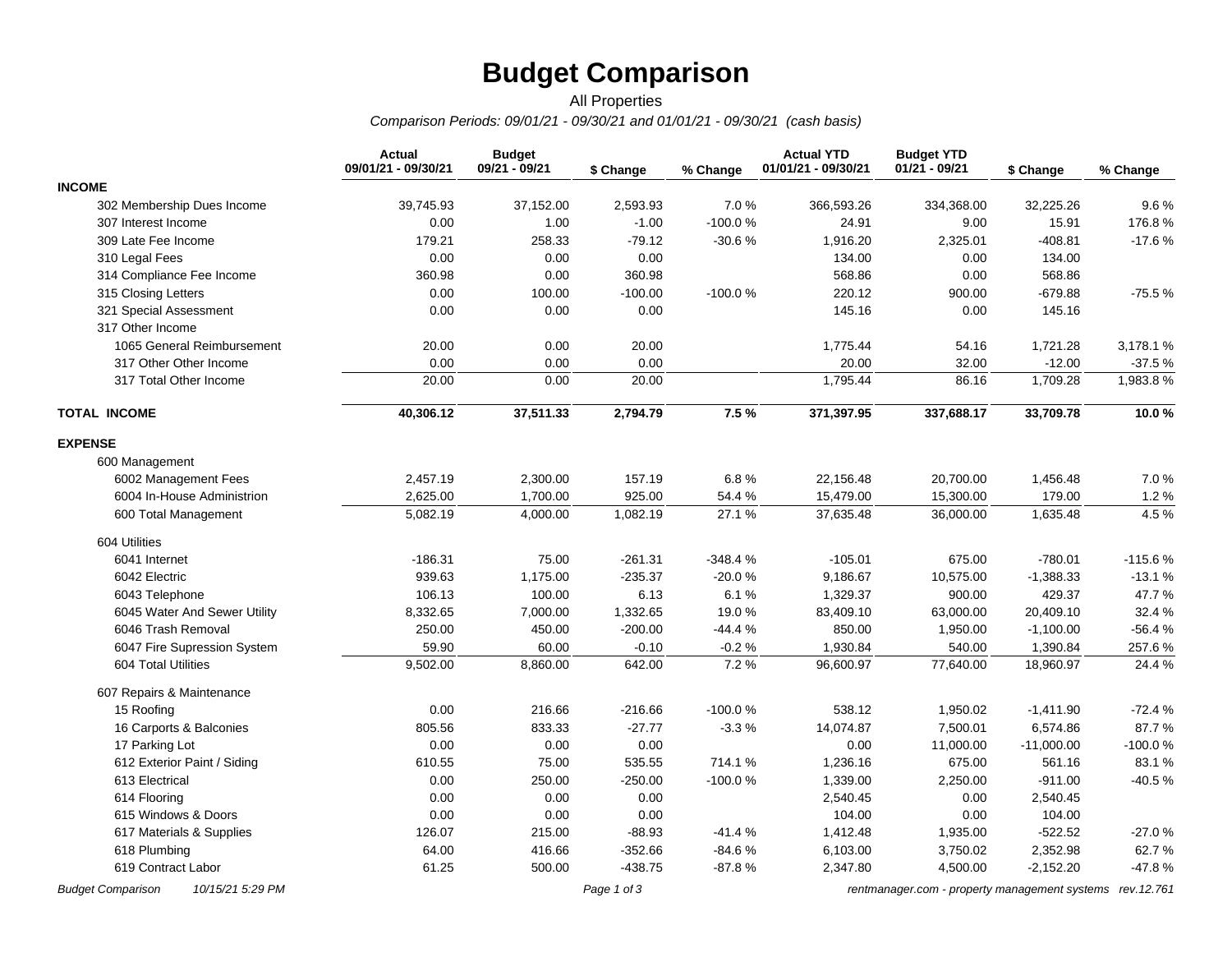|                                              | Actual<br>09/01/21 - 09/30/21 | <b>Budget</b><br>09/21 - 09/21 |             |           | <b>Actual YTD</b><br>01/01/21 - 09/30/21 | <b>Budget YTD</b><br>$01/21 - 09/21$                      |              |           |
|----------------------------------------------|-------------------------------|--------------------------------|-------------|-----------|------------------------------------------|-----------------------------------------------------------|--------------|-----------|
|                                              |                               |                                | \$ Change   | % Change  |                                          |                                                           | \$ Change    | % Change  |
| 620 Pest Control                             | 0.00                          | 0.00                           | 0.00        |           | 127.37                                   | 2,480.00                                                  | $-2,352.63$  | $-94.9%$  |
| 621 Fence & Gate Repair                      | 2,331.58                      | 500.00                         | 1,831.58    | 366.3%    | 7,196.10                                 | 4,500.00                                                  | 2,696.10     | 59.9%     |
| 624 Structural/Foundation                    | 0.00                          | 100.00                         | $-100.00$   | $-100.0%$ | 0.00                                     | 900.00                                                    | $-900.00$    | $-100.0%$ |
| 608 Landscaping/Trees/Grounds                | 405.00                        | 166.66                         | 238.34      | 143.0%    | 9,349.75                                 | 1,500.02                                                  | 7,849.73     | 523.3%    |
| 607 Total Repairs & Maintenance              | 4,404.01                      | 3,273.31                       | 1,130.70    | 34.5%     | 46,369.10                                | 42,940.07                                                 | 3,429.03     | 8.0%      |
| 670 Taxes/Insurance                          |                               |                                |             |           |                                          |                                                           |              |           |
| 675 Insurance                                | 11,052.91                     | 10,200.00                      | 852.91      | 8.4%      | 102,526.29                               | 112,100.00                                                | $-9,573.71$  | $-8.5%$   |
| 670 Total Taxes/Insurance                    | 11,052.91                     | 10,200.00                      | 852.91      | 8.4%      | 102,526.29                               | 112,100.00                                                | $-9,573.71$  | $-8.5%$   |
| 671 Legal, Professional Fees                 |                               |                                |             |           |                                          |                                                           |              |           |
| 6710 Legal/Attorney                          | 155.51                        | 367.00                         | $-211.49$   | $-57.6%$  | 471.15                                   | 3,303.00                                                  | $-2,831.85$  | $-85.7%$  |
| 6711 Accounting/Accountant                   | 0.00                          | 0.00                           | 0.00        |           | 300.00                                   | 275.00                                                    | 25.00        | 9.1%      |
| 6712 Lien Filing Fees                        | 0.00                          | 30.00                          | $-30.00$    | $-100.0%$ | 240.00                                   | 270.00                                                    | $-30.00$     | $-11.1%$  |
| 671 Total Legal, Professional Fees           | 155.51                        | 397.00                         | $-241.49$   | $-60.8%$  | 1,011.15                                 | 3,848.00                                                  | $-2,836.85$  | $-73.7%$  |
| 676 Accounting Software                      |                               |                                |             |           |                                          |                                                           |              |           |
| 6760 PayLease Charge                         | 0.00                          | 0.00                           | 0.00        |           | 145.00                                   | 0.00                                                      | 145.00       |           |
| 6761 Software Rental                         | 0.00                          | 110.00                         | $-110.00$   | $-100.0%$ | $-290.00$                                | 990.00                                                    | $-1,280.00$  | $-129.3%$ |
| 6762 Website                                 | 0.00                          | 0.00                           | 0.00        |           | 0.00                                     | 120.00                                                    | $-120.00$    | $-100.0%$ |
| 676 Other Accounting Software                | 145.00                        | 0.00                           | 145.00      |           | 465.00                                   | 0.00                                                      | 465.00       |           |
| 676 Total Accounting Software                | 145.00                        | 110.00                         | 35.00       | 31.8%     | 320.00                                   | 1,110.00                                                  | $-790.00$    | $-71.2%$  |
| 700 Office / Adminstrative                   |                               |                                |             |           |                                          |                                                           |              |           |
| 678 Bank Charges/Fees                        | 6.00                          | 0.00                           | 6.00        |           | 106.00                                   | 0.00                                                      | 106.00       |           |
| 7000 Postage                                 | 59.65                         | 40.00                          | 19.65       | 49.1%     | 174.70                                   | 360.00                                                    | $-185.30$    | $-51.5%$  |
| 7003 Office Supplies                         | 5.43                          | 36.66                          | $-31.23$    | $-85.2%$  | 285.36                                   | 330.02                                                    | $-44.66$     | $-13.5%$  |
| 700 Other Office / Adminstrative             | 0.00                          | 0.00                           | 0.00        |           | 525.00                                   | 0.00                                                      | 525.00       |           |
| 700 Total Office / Adminstrative             | 71.08                         | 76.66                          | $-5.58$     | $-7.3%$   | 1,091.06                                 | 690.02                                                    | 401.04       | 58.1%     |
| 5014 CAPITAL IMPROVEMENTS                    |                               |                                |             |           |                                          |                                                           |              |           |
| 501406 Windows, Siding or Painting           | 0.00                          | 4,000.00                       | $-4,000.00$ | $-100.0%$ | 53,854.39                                | 36,000.00                                                 | 17,854.39    | 49.6 %    |
| 501408 Roof                                  | 224.00                        | 0.00                           | 224.00      |           | 224.00                                   | 0.00                                                      | 224.00       |           |
| 501409 Parking Lot                           | 14,306.00                     | 0.00                           | 14,306.00   |           | 61,893.00                                | 0.00                                                      | 61,893.00    |           |
| 5014 Other CAPITAL IMPROVEMENTS              | 0.00                          | 0.00                           | 0.00        |           | 288.83                                   | 0.00                                                      | 288.83       |           |
| 5014 Total CAPITAL IMPROVEMENTS              | 14,530.00                     | 4,000.00                       | 10,530.00   | 263.2%    | 116,260.22                               | 36,000.00                                                 | 80,260.22    | 222.9%    |
| 5102 Reserve Transfer                        | 0.00                          | 4,000.00                       | $-4,000.00$ | $-100.0%$ | 0.00                                     | 36,000.00                                                 | $-36,000.00$ | $-100.0%$ |
| 5199 Adjustments To Expenses                 | 0.00                          | 0.00                           | 0.00        |           | 0.00                                     | 143.72                                                    | $-143.72$    | $-100.0%$ |
| 6001 Other Expenses                          | 0.00                          | 0.00                           | 0.00        |           | 143.88                                   | 10.80                                                     | 133.08       | 1,232.2 % |
| <b>TOTAL EXPENSE</b>                         | 44,942.70                     | 34,916.97                      | 10,025.73   | 28.7%     | 401,958.15                               | 346,482.61                                                | 55,475.54    | 16.0%     |
| <b>OTHER INCOME</b>                          |                               |                                |             |           |                                          |                                                           |              |           |
| 800 Unallocated Prepays                      | $-2,445.42$                   | 0.00                           | $-2,445.42$ |           | 184.30                                   | 0.00                                                      | 184.30       |           |
| <b>TOTAL OTHER INCOME</b>                    | $-2,445.42$                   | 0.00                           | $-2,445.42$ |           | 184.30                                   | 0.00                                                      | 184.30       |           |
| <b>NET INCOME</b>                            | $-7,082.00$                   | 2,594.36                       | $-9,676.36$ | -373.0%   | $-30,375.90$                             | $-8,794.44$                                               | $-21,581.46$ | $-245.4%$ |
| <b>Budget Comparison</b><br>10/15/21 5:29 PM |                               |                                | Page 2 of 3 |           |                                          | rentmanager.com - property management systems rev. 12.761 |              |           |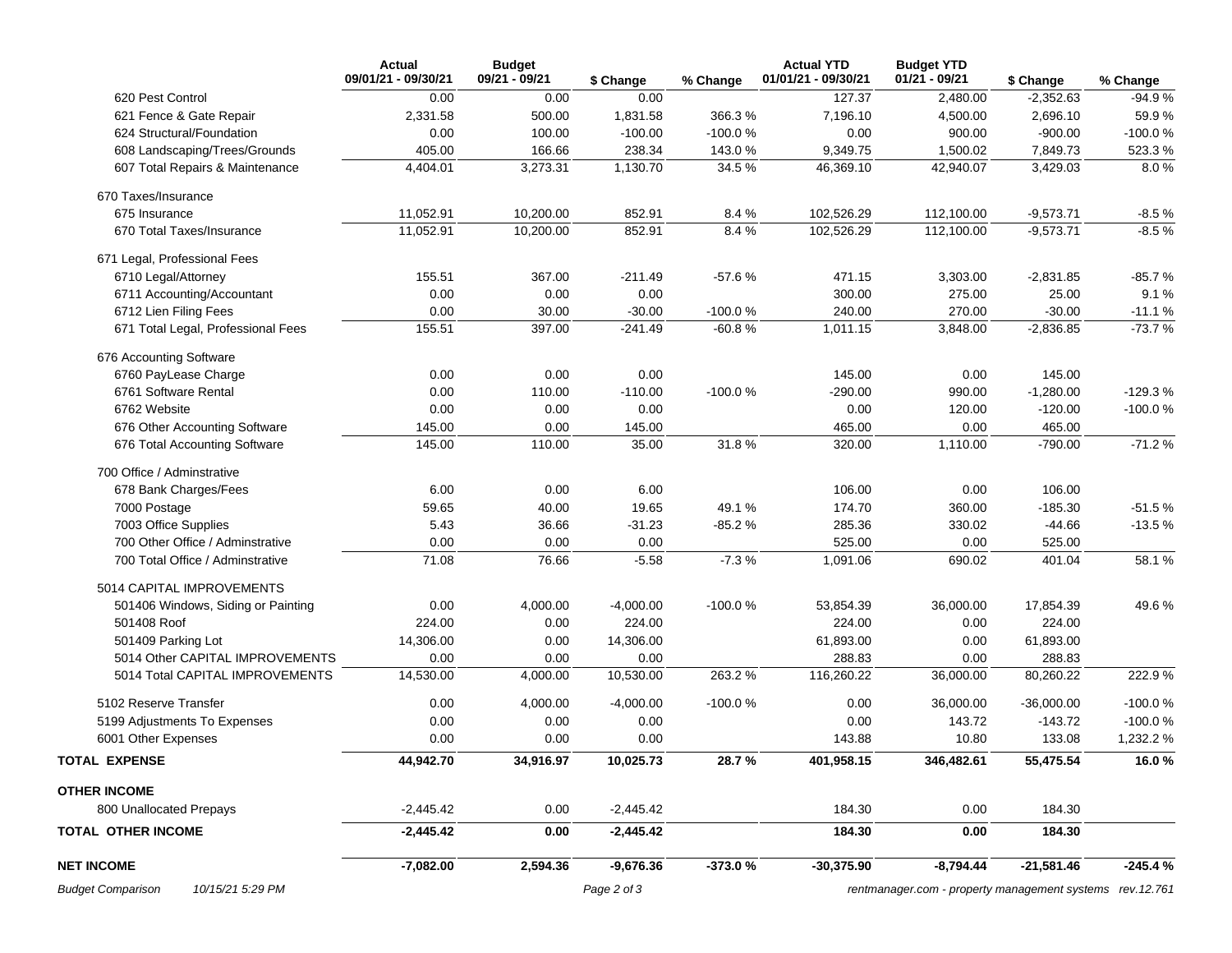|                           | <b>Actual</b><br>09/01/21 - 09/30/21 | <b>Budget</b><br>09/21 - 09/21 | \$ Change    | % Change  | <b>Actual YTD</b><br>01/01/21 - 09/30/21 | <b>Budget YTD</b><br>01/21 - 09/21 | \$ Change  | % Change  |
|---------------------------|--------------------------------------|--------------------------------|--------------|-----------|------------------------------------------|------------------------------------|------------|-----------|
| <b>NET INCOME SUMMARY</b> |                                      |                                |              |           |                                          |                                    |            |           |
| Income                    | 40,306.12                            | 37,511.33                      | 2,794.79     | 7.5%      | 371,397.95                               | 337.688.17                         | 33.709.78  | 10.0 %    |
| Expense                   | -44.942.70                           | $-34.916.97$                   | $-10.025.73$ | 28.7 %    | $-401,958.15$                            | $-346.482.61$                      | -55,475.54 | 16.0%     |
| Other Income & Expense    | $-2.445.42$                          | 0.00                           | $-2.445.42$  |           | 184.30                                   | 0.00                               | 184.30     |           |
| <b>NET INCOME</b>         | $-7,082.00$                          | 2,594.36                       | -9,676.36    | $-373.0%$ | $-30,375.90$                             | $-8,794.44$                        | -21,581.46 | $-245.4%$ |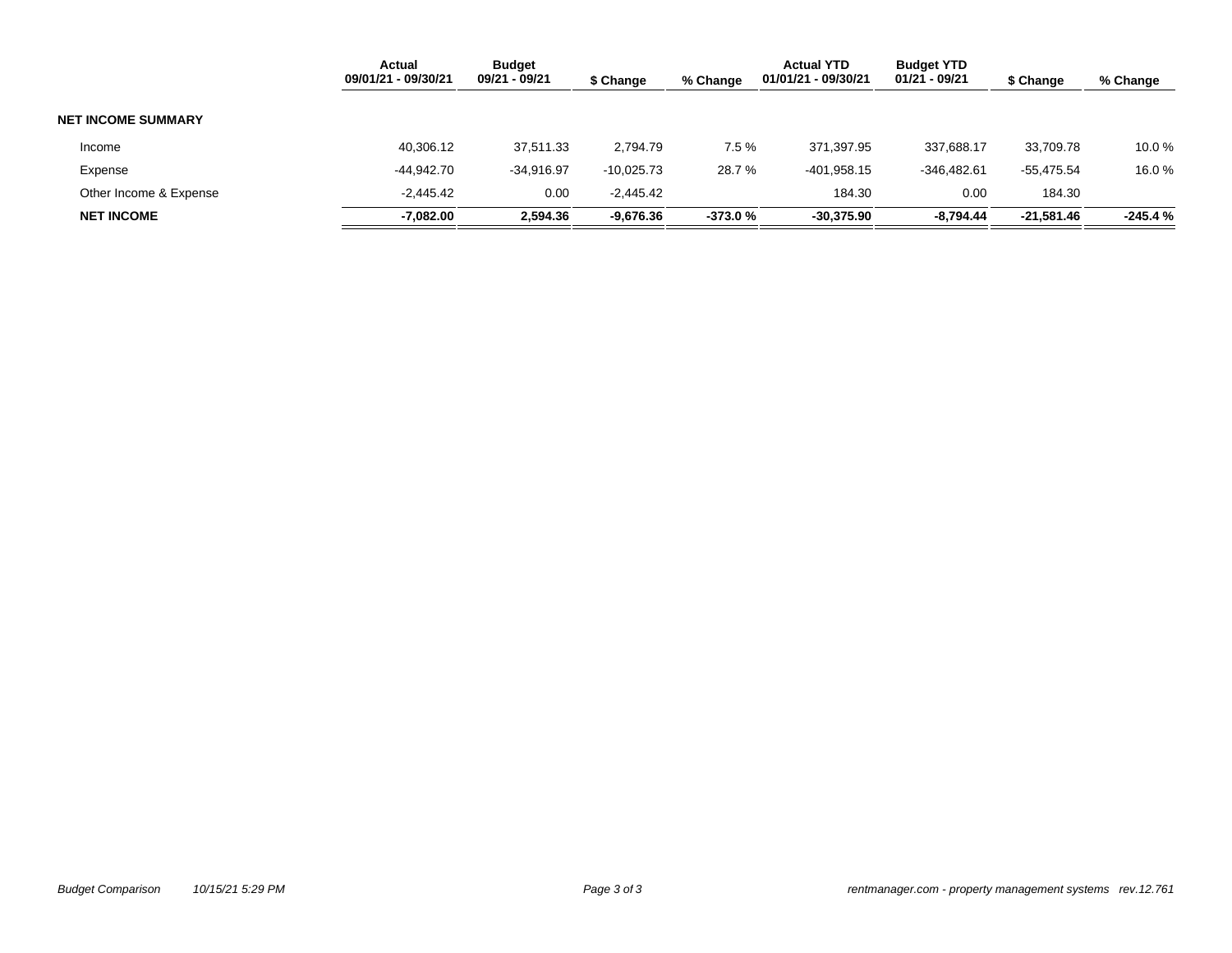# **Actual/Budget Fiscal Year Analysis**

### *Analysis for Fiscal Year 01/01/21 - 12/31/21 (cash basis) as of As of 09/30/21* All Properties

|                                     |               |               |               |               | <b>Actual</b>                 |               |               |                    |               |               | <b>Budget</b>                           |               | <b>REVISED</b>      | <b>ORIGINAL</b> |
|-------------------------------------|---------------|---------------|---------------|---------------|-------------------------------|---------------|---------------|--------------------|---------------|---------------|-----------------------------------------|---------------|---------------------|-----------------|
|                                     | <b>JAN 21</b> | <b>FEB 21</b> | <b>MAR 21</b> | <b>APR 21</b> | <b>MAY 21</b>                 | <b>JUN 21</b> | <b>JUL 21</b> | <b>AUG 21</b>      | <b>SEP 21</b> | <b>OCT 21</b> | <b>NOV 21</b>                           | <b>DEC 21</b> | <b>TOTAL</b>        | <b>BUDGET</b>   |
| <b>INCOME</b>                       |               |               |               |               |                               |               |               |                    |               |               |                                         |               |                     |                 |
| 302 Membership Dues Incom           | 40,777.00     | 38,553.11     | 43,787.98     |               | 41,197.02 37,801.71           | 40,712.21     | 39,540.67     | 44,477.63          | 39,745.93     | 37,152.00     | 37,152.00                               | 37,152.00     | 478,049.26          | 445,824.00      |
| 307 Interest Income                 | 3.64          | 3.29          | 3.64          | 3.53          | 3.64                          | 3.53          | 3.64          | 0.00               | 0.00          | 1.00          | 1.00                                    | 1.00          | 27.91               | 12.00           |
| 309 Late Fee Income                 | 180.29        | 96.62         | 357.37        | 187.90        | 81.09                         | 226.30        | 225.71        | 381.71             | 179.21        | 258.33        | 258.33                                  | 258.33        | 2,691.19            | 3,100.00        |
| 310 Legal Fees                      | 0.00          | 0.00          | 0.00          | 0.00          | 0.00                          | 43.00         | 0.00          | 91.00              | 0.00          | 0.00          | 0.00                                    | 0.00          | 134.00              | 0.00            |
| 314 Compliance Fee Income           | 0.00          | 45.00         | 0.00          | 65.00         | 50.00                         | 0.00          | 25.00         | 22.88              | 360.98        | 0.00          | 0.00                                    | 0.00          | 568.86              | 0.00            |
| 315 Closing Letters                 | 1.76          | 50.00         | 112.71        | $-45.00$      | 32.29                         | 4.84          | 0.00          | 63.52              | 0.00          | 100.00        | 100.00                                  | 100.00        | 520.12              | 1,200.00        |
| 321 Special Assessment              | 0.00          | 13.21         | 118.74        | 0.00          | 0.00                          | 13.21         | 0.00          | 0.00               | 0.00          | 0.00          | 0.00                                    | 0.00          | 145.16              | 0.00            |
| 317 Other Income                    |               |               |               |               |                               |               |               |                    |               |               |                                         |               |                     |                 |
| 1065 General Reimbursem             | $-24.06$      | 0.00          | 2,225.00      | $-162.00$     | 0.00                          | $-54.25$      | $-129.06$     | $-100.19$          | 20.00         | 0.00          | 0.00                                    | 0.00          | 1,775.44            | 54.16           |
| 317 Other Other Income              | 0.00          | 0.00          | 20.00         | 0.00          | 0.00                          | 0.00          | 0.00          | 0.00               | 0.00          | 0.00          | 0.00                                    | 0.00          | 20.00               | 32.00           |
| 317 Total Other Income              | $-24.06$      | 0.00          | 2,245.00      | $-162.00$     | 0.00                          | $-54.25$      | $-129.06$     | $-100.19$          | 20.00         | 0.00          | 0.00                                    | 0.00          | 1,795.44            | 86.16           |
| <b>TOTAL INCOME</b>                 | 40,938.63     | 38,761.23     | 46,625.44     |               | 41,246.45 37,968.73           | 40,948.84     | 39,665.96     | 44,936.55          |               |               | 40,306.12 37,511.33 37,511.33 37,511.33 |               | 483,931.94          | 450,222.16      |
| <b>EXPENSE</b>                      |               |               |               |               |                               |               |               |                    |               |               |                                         |               |                     |                 |
| 600 Management                      |               |               |               |               |                               |               |               |                    |               |               |                                         |               |                     |                 |
| 6002 Management Fees                | 2,530.55      | 2,456.62      | 2,325.00      | 2,797.52      | 2,474.79                      | 2,277.91      | 2,457.23      | 2,379.67           | 2,457.19      | 2,300.00      | 2,300.00                                | 2,300.00      | 29,056.48           | 27,600.00       |
| 6004 In-House Administrior          | 1,779.00      | 1,575.00      | 2,100.00      | 1,100.00      | 0.00                          | 1,575.00      | 3,150.00      | 1,575.00           | 2,625.00      | 1,700.00      | 1,700.00                                | 1,700.00      | 20,579.00           | 20,400.00       |
| 600 Total Management                | 4,309.55      | 4,031.62      | 4,425.00      | 3,897.52      | 2,474.79                      | 3,852.91      | 5,607.23      | 3,954.67           | 5,082.19      | 4,000.00      | 4,000.00                                | 4,000.00      | 49,635.48           | 48,000.00       |
| 604 Utilities                       |               |               |               |               |                               |               |               |                    |               |               |                                         |               |                     |                 |
| 6041 Internet                       | $-105.01$     | 0.00          | 0.00          | 0.00          | 0.00                          | 0.00          | 0.00          | 186.31             | $-186.31$     | 75.00         | 75.00                                   | 75.00         | 119.99              | 900.00          |
| 6042 Electric                       | 1,150.56      | 903.21        | 900.12        | 1,155.41      | 898.54                        | 1,147.60      | 902.30        | 1,189.30           | 939.63        | 1,175.00      | 1,175.00                                | 1,175.00      | 12,711.67           | 14,100.00       |
| 6043 Telephone                      | $-26.36$      | 341.29        | 316.82        | 281.22        | $-193.70$                     | 115.48        | 135.04        | 253.45             | 106.13        | 100.00        | 100.00                                  | 100.00        | 1,629.37            | 1,200.00        |
| 6045 Water And Sewer Util 10,575.76 |               | 8,721.88      | 9,706.55      | 8,676.40      | 10,676.31                     | 10,060.59     | 8,316.53      | 8,342.43           | 8,332.65      | 7,000.00      | 7,000.00                                | 7,000.00      | 104,409.10          | 84,000.00       |
| 6046 Trash Removal                  | 0.00          | 0.00          | 0.00          | 0.00          | 0.00                          | 250.00        | 0.00          | 350.00             | 250.00        | 0.00          | 0.00                                    | 0.00          | 850.00              | 1,950.00        |
| 6047 Fire Supression Syste          | 119.80        | 0.00          | 1,066.64      | 59.90         | 59.90                         | 59.90         | 59.90         | 444.90             | 59.90         | 60.00         | 60.00                                   | 60.00         | 2,110.84            | 720.00          |
| <b>604 Total Utilities</b>          | 11,714.75     | 9,966.38      | 11,990.13     |               | 10,172.93 11,441.05 11,633.57 |               |               | 9,413.77 10,766.39 | 9,502.00      | 8,410.00      | 8,410.00                                |               | 8,410.00 121,830.97 | 102,870.00      |
| 607 Repairs & Maintenance           |               |               |               |               |                               |               |               |                    |               |               |                                         |               |                     |                 |
| 15 Roofing                          | 0.00          | 0.00          | 0.00          | 0.00          | 0.00                          | 249.00        | 249.00        | 40.12              | 0.00          | 216.66        | 216.66                                  | 216.66        | 1,188.10            | 2,600.00        |
| 16 Carports & Balconies             | 5,664.12      | 136.00        | 184.20        | 1,671.19      | 246.17                        | 2,221.70      | 1,555.93      | 1,590.00           | 805.56        | 833.33        | 833.33                                  | 833.33        | 16,574.86           | 10,000.00       |
| 17 Parking Lot                      | 0.00          | 0.00          | 0.00          | 0.00          | 0.00                          | 0.00          | 0.00          | 0.00               | 0.00          | 0.00          | 0.00                                    | 0.00          | 0.00                | 11,000.00       |
| 612 Exterior Paint / Siding         | 0.00          | 0.00          | 0.00          | 0.00          | 0.00                          | 0.00          | 160.00        | 465.61             | 610.55        | 75.00         | 75.00                                   | 75.00         | 1,461.16            | 900.00          |
| 613 Electrical                      | 439.00        | 0.00          | 616.00        | 62.00         | 32.00                         | 0.00          | 32.00         | 158.00             | 0.00          | 250.00        | 250.00                                  | 250.00        | 2,089.00            | 3,000.00        |
| 614 Flooring                        | 964.53        | 0.00          | 0.00          | 1,575.92      | 0.00                          | 0.00          | 0.00          | 0.00               | 0.00          | 0.00          | 0.00                                    | 0.00          | 2,540.45            | 0.00            |
| 615 Windows & Doors                 | 104.00        | 0.00          | 0.00          | 0.00          | 0.00                          | 0.00          | 0.00          | 0.00               | 0.00          | 0.00          | 0.00                                    | 0.00          | 104.00              | 0.00            |
| 617 Materials & Supplies            | 273.45        | 11.92         | 211.90        | 196.76        | 353.16                        | 49.63         | 85.25         | 104.34             | 126.07        | 215.00        | 215.00                                  | 215.00        | 2,057.48            | 2,580.00        |
| 618 Plumbing                        | 2,122.00      | 2,537.00      | 979.50        | 190.50        | 32.00                         | 32.00         | 82.00         | 64.00              | 64.00         | 416.66        | 416.66                                  | 416.66        | 7,352.98            | 5,000.00        |
| 619 Contract Labor                  | 144.00        | 176.00        | 508.25        | 172.75        | 374.00                        | 638.05        | 70.50         | 203.00             | 61.25         | 500.00        | 500.00                                  | 500.00        | 3,847.80            | 6,000.00        |

*Actual/Budget Fiscal Year Analysis 10/15/21 5:29 PM Page 1 of 3 [rentmanager.com - property management systems rev.12.761](http://www.rentmanager.com)*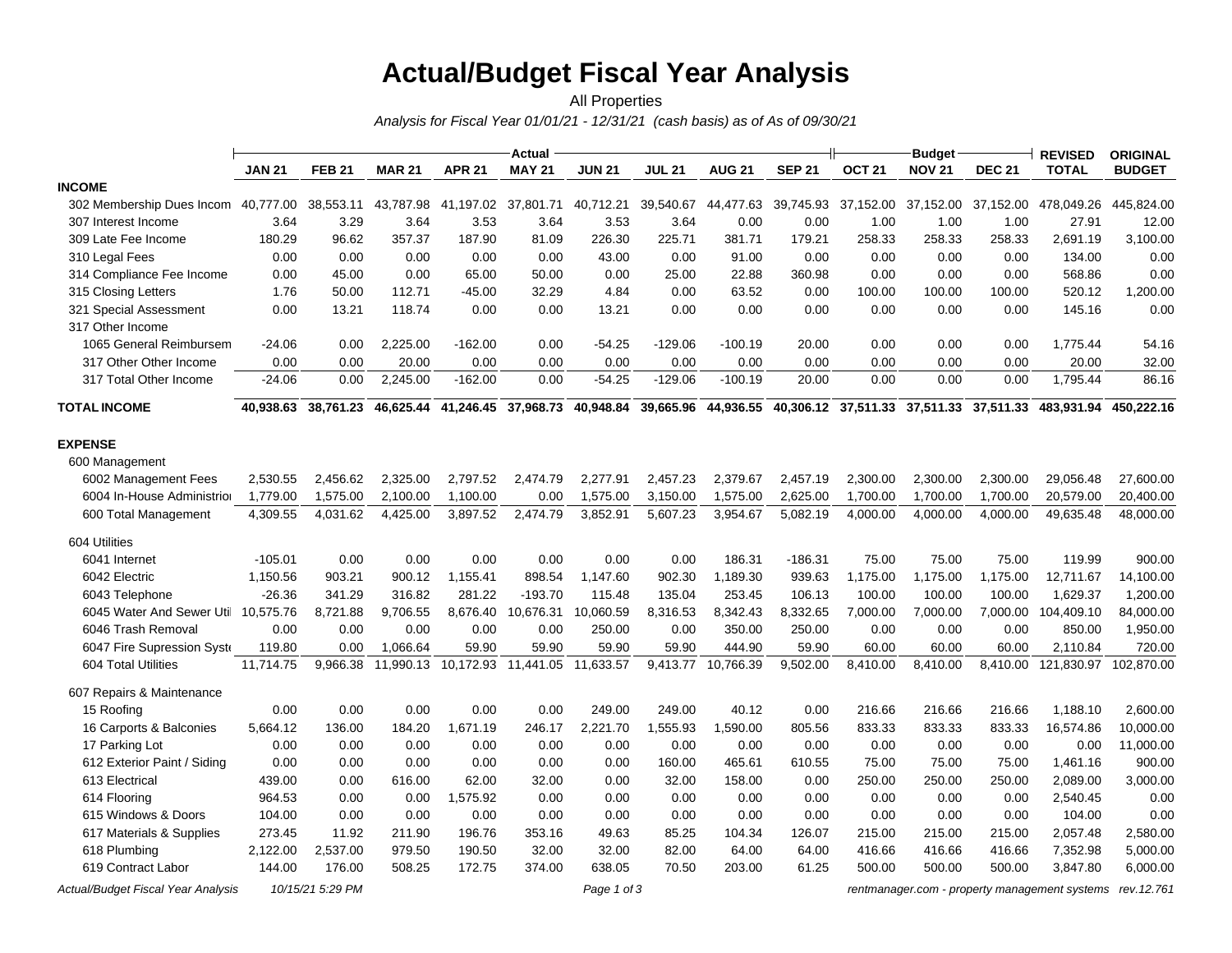|                                                         |               |                               |                                     |               | Actual         |               |               |               |                     |               | <b>Budget</b> |               | <b>REVISED</b> | <b>ORIGINAL</b> |
|---------------------------------------------------------|---------------|-------------------------------|-------------------------------------|---------------|----------------|---------------|---------------|---------------|---------------------|---------------|---------------|---------------|----------------|-----------------|
|                                                         | <b>JAN 21</b> | <b>FEB 21</b>                 | <b>MAR 21</b>                       | <b>APR 21</b> | <b>MAY 21</b>  | <b>JUN 21</b> | <b>JUL 21</b> | <b>AUG 21</b> | <b>SEP 21</b>       | <b>OCT 21</b> | <b>NOV 21</b> | <b>DEC 21</b> | <b>TOTAL</b>   | <b>BUDGET</b>   |
| 620 Pest Control                                        | 0.00          | 0.00                          | 0.00                                | 75.00         | 0.00           | 0.00          | 0.00          | 52.37         | 0.00                | 125.00        | 0.00          | 0.00          | 252.37         | 2,605.00        |
| 621 Fence & Gate Repair                                 | 815.64        | 225.04                        | 820.96                              | 595.21        | 332.74         | 114.54        | 909.90        | 1,050.49      | 2,331.58            | 500.00        | 500.00        | 500.00        | 8,696.10       | 6,000.00        |
| 624 Structural/Foundation                               | 0.00          | 0.00                          | 0.00                                | 0.00          | 0.00           | 0.00          | 0.00          | 0.00          | 0.00                | 100.00        | 100.00        | 100.00        | 300.00         | 1,200.00        |
| 608 Landscaping/Trees/Gr                                | 100.00        | 378.75                        | 3,730.00                            | 948.75        | 0.00           | 582.50        | 775.00        | 2,429.75      | 405.00              | 166.66        | 166.66        | 166.66        | 9,849.73       | 2,000.00        |
| 607 Total Repairs & Mainte 10,626.74                    |               | 3,464.71                      | 7,050.81                            | 5,488.08      | 1,370.07       | 3,887.42      | 3,919.58      | 6,157.68      | 4,404.01            | 3,398.31      | 3,273.31      | 3,273.31      | 56,314.03      | 52,885.00       |
| 670 Taxes/Insurance                                     |               |                               |                                     |               |                |               |               |               |                     |               |               |               |                |                 |
| 675 Insurance                                           |               | 11,166.82 11,666.82 42,260.20 |                                     | 440.00        | $-113.91$      | 3,947.63      | 11,052.91     | 11,052.91     | 11,052.91           | 10,200.00     | 10,200.00     | 10,200.00     | 133,126.29     | 142,700.00      |
| 670 Total Taxes/Insurance 11,166.82 11,666.82 42,260.20 |               |                               |                                     | 440.00        | $-113.91$      | 3,947.63      | 11,052.91     |               | 11,052.91 11,052.91 | 10,200.00     | 10,200.00     | 10,200.00     | 133,126.29     | 142,700.00      |
| 671 Legal, Professional Fees                            |               |                               |                                     |               |                |               |               |               |                     |               |               |               |                |                 |
| 6710 Legal/Attorney                                     | 0.00          | 64.00                         | 109.00                              | 0.00          | 0.00           | 142.64        | 0.00          | 0.00          | 155.51              | 367.00        | 367.00        | 367.00        | 1,572.15       | 4,404.00        |
| 6711 Accounting/Accounta                                | 0.00          | 0.00                          | 0.00                                | 0.00          | 300.00         | 0.00          | 0.00          | 0.00          | 0.00                | 0.00          | 0.00          | 0.00          | 300.00         | 275.00          |
| 6712 Lien Filing Fees                                   | 0.00          | 0.00                          | 0.00                                | 0.00          | 0.00           | 0.00          | 240.00        | 0.00          | 0.00                | 30.00         | 30.00         | 30.00         | 330.00         | 360.00          |
| 671 Total Legal, Professior                             | 0.00          | 64.00                         | 109.00                              | 0.00          | 300.00         | 142.64        | 240.00        | 0.00          | 155.51              | 397.00        | 397.00        | 397.00        | 2,202.15       | 5,039.00        |
| 676 Accounting Software                                 |               |                               |                                     |               |                |               |               |               |                     |               |               |               |                |                 |
| 6760 PayLease Charge                                    | 0.00          | 0.00                          | 145.00                              | 0.00          | 0.00           | 0.00          | 0.00          | 0.00          | 0.00                | 0.00          | 0.00          | 0.00          | 145.00         | 0.00            |
| 6761 Software Rental                                    | $-290.00$     | 0.00                          | 0.00                                | 0.00          | 0.00           | 0.00          | 0.00          | 0.00          | 0.00                | 110.00        | 110.00        | 110.00        | 40.00          | 1,320.00        |
| 6762 Website                                            | 0.00          | 0.00                          | 0.00                                | 0.00          | 0.00           | 0.00          | 0.00          | 0.00          | 0.00                | 0.00          | 0.00          | 0.00          | 0.00           | 120.00          |
| 676 Other Accounting Soft                               | $-145.00$     | 145.00                        | 35.00                               | $-110.00$     | 580.00         | $-255.00$     | 35.00         | 35.00         | 145.00              | 0.00          | 0.00          | 0.00          | 465.00         | 0.00            |
| 676 Total Accounting Softw                              | $-435.00$     | 145.00                        | 180.00                              | $-110.00$     | 580.00         | $-255.00$     | 35.00         | 35.00         | 145.00              | 110.00        | 110.00        | 110.00        | 650.00         | 1,440.00        |
| 700 Office / Adminstrative                              |               |                               |                                     |               |                |               |               |               |                     |               |               |               |                |                 |
| 678 Bank Charges/Fees                                   | 5.50          | 32.50                         | 5.00                                | 24.00         | 12.00          | 21.00         | 0.00          | 0.00          | 6.00                | 0.00          | 0.00          | 0.00          | 106.00         | 0.00            |
| 7000 Postage                                            | 0.00          | 0.00                          | 0.00                                | 27.65         | 0.00           | 87.40         | 0.00          | 0.00          | 59.65               | 40.00         | 40.00         | 40.00         | 294.70         | 480.00          |
| 7001 Printing & Publication                             | 0.00          | 0.00                          | 0.00                                | 0.00          | 0.00           | 0.00          | 0.00          | 0.00          | 0.00                | 0.00          | 200.00        | 0.00          | 200.00         | 200.00          |
| 7003 Office Supplies                                    | 0.00          | 0.00                          | 320.24                              | 0.00          | $-119.12$      | 0.00          | 78.81         | 0.00          | 5.43                | 36.66         | 36.66         | 36.66         | 395.34         | 440.00          |
| 700 Other Office / Adminstr                             | 525.00        | 0.00                          | 0.00                                | 0.00          | 0.00           | 0.00          | 0.00          | 0.00          | 0.00                | 0.00          | 0.00          | 0.00          | 525.00         | 0.00            |
| 700 Total Office / Adminstra                            | 530.50        | 32.50                         | 325.24                              | 51.65         | $-107.12$      | 108.40        | 78.81         | 0.00          | 71.08               | 76.66         | 276.66        | 76.66         | 1,521.04       | 1,120.00        |
| 5014 CAPITAL IMPROVEME                                  |               |                               |                                     |               |                |               |               |               |                     |               |               |               |                |                 |
| 501406 Windows, Siding or                               | 0.00          |                               | 48.00 22,835.71                     | 12,385.68     | 18,585.00      | 0.00          | 0.00          | 0.00          | 0.00                | 4,000.00      | 4,000.00      | 4,000.00      | 65,854.39      | 48,000.00       |
| 501408 Roof                                             | 0.00          | 0.00                          | 0.00                                | 0.00          | 0.00           | 0.00          | 0.00          | 0.00          | 224.00              | 0.00          | 0.00          | 0.00          | 224.00         | 0.00            |
| 501409 Parking Lot                                      | 0.00          | 0.00                          | 0.00                                |               | 0.00 19,035.00 | 0.00          | 14,276.00     | 14,276.00     | 14,306.00           | 0.00          | 0.00          | 0.00          | 61,893.00      | 0.00            |
| 5014 Other CAPITAL IMPF                                 | 0.00          | 0.00                          | 288.83                              | 0.00          | 0.00           | 0.00          | 0.00          | 0.00          | 0.00                | 0.00          | 0.00          | 0.00          | 288.83         | 0.00            |
| 5014 Total CAPITAL IMPR                                 | 0.00          |                               | 48.00 23,124.54 12,385.68 37,620.00 |               |                | 0.00          | 14,276.00     | 14,276.00     | 14,530.00           | 4,000.00      | 4,000.00      | 4,000.00      | 128,260.22     | 48,000.00       |
| 5102 Reserve Transfer                                   | 0.00          | 0.00                          | 0.00                                | 0.00          | 0.00           | 0.00          | 0.00          | 0.00          | 0.00                | 4,000.00      | 4,000.00      | 4,000.00      | 12,000.00      | 48,000.00       |
| 5199 Adjustments To Expens                              | 0.00          | 0.00                          | 0.00                                | 0.00          | 0.00           | 0.00          | 0.00          | 0.00          | 0.00                | 0.00          | 0.00          | 0.00          | 0.00           | 143.72          |
| 6001 Other Expenses                                     | 0.00          | 0.00                          | 0.00                                | 0.00          | 0.00           | 0.00          | 143.88        | 0.00          | 0.00                | 0.00          | 0.00          | 0.00          | 143.88         | 10.80           |
| <b>TOTAL EXPENSE</b>                                    | 37,913.36     | 29,419.03                     | 89,464.92                           | 32,325.86     | 53,564.88      | 23,317.57     | 44,767.18     | 46,242.65     | 44,942.70           | 34,591.97     | 34,666.97     | 34,466.97     | 505,684.06     | 450,208.52      |
| <b>OTHER INCOME</b>                                     |               |                               |                                     |               |                |               |               |               |                     |               |               |               |                |                 |
| 800 Unallocated Prepays                                 | 6,219.05      | $-1,849.94$                   | 975.06                              | $-2,168.79$   | $-718.37$      | 207.66        | $-751.54$     | 716.59        | $-2,445.42$         | 0.00          | 0.00          | 0.00          | 184.30         | 0.00            |
| <b>TOTAL OTHER INCOME</b>                               | 6,219.05      | $-1,849.94$                   | 975.06                              | $-2,168.79$   | $-718.37$      | 207.66        | $-751.54$     | 716.59        | $-2,445.42$         | 0.00          | 0.00          | 0.00          | 184.30         | 0.00            |
|                                                         |               |                               |                                     |               |                |               |               |               |                     |               |               |               |                |                 |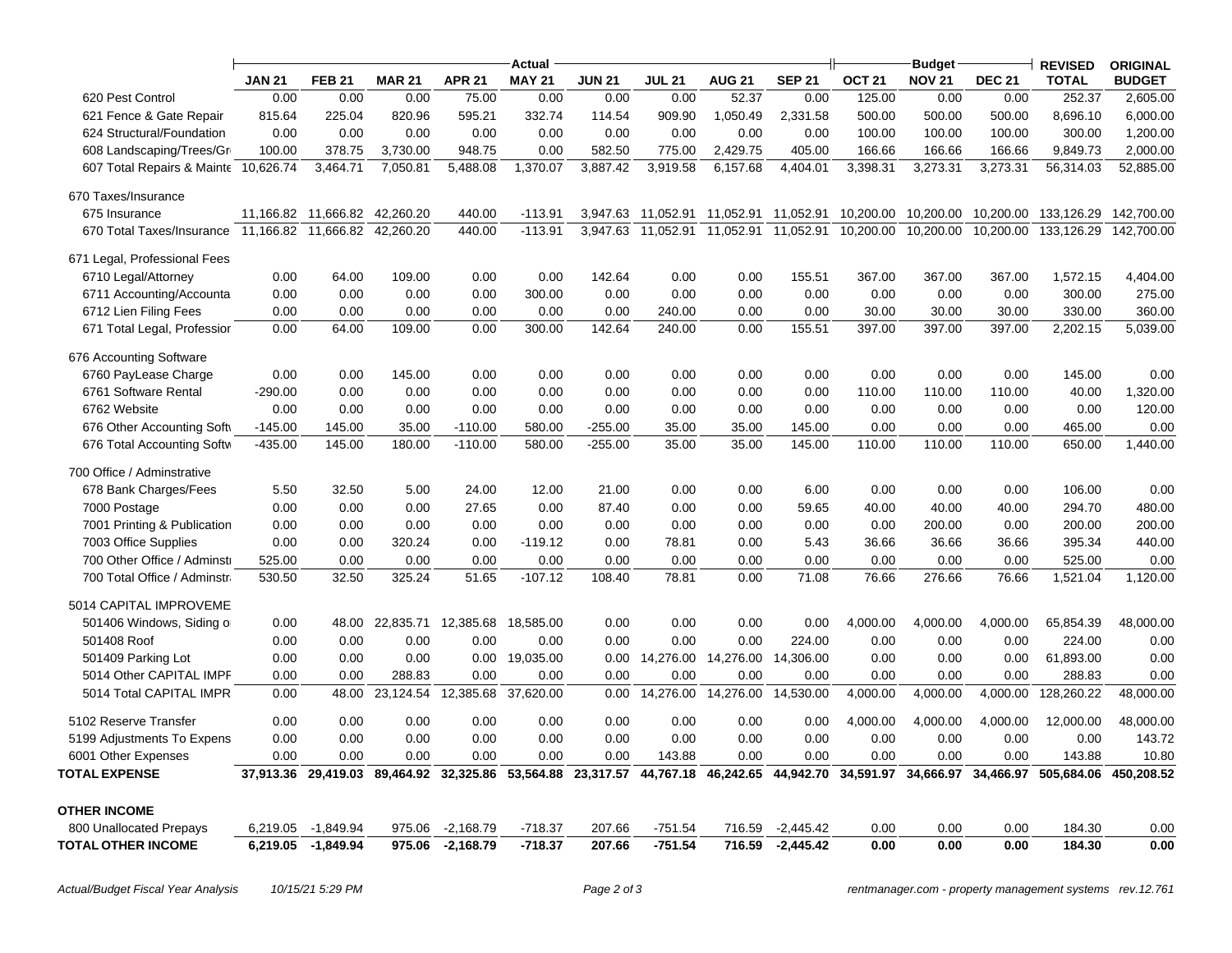|                           |               |               |                     |               | Actual                                            |               |               |               |               |                   | <b>Budget</b> |               | <b>REVISED</b>                                                                                                                                                                          | <b>ORIGINAL</b> |
|---------------------------|---------------|---------------|---------------------|---------------|---------------------------------------------------|---------------|---------------|---------------|---------------|-------------------|---------------|---------------|-----------------------------------------------------------------------------------------------------------------------------------------------------------------------------------------|-----------------|
|                           | <b>JAN 21</b> | <b>FEB 21</b> | <b>MAR 21</b>       | <b>APR 21</b> | <b>MAY 21</b>                                     | <b>JUN 21</b> | <b>JUL 21</b> | <b>AUG 21</b> | <b>SEP 21</b> | OCT <sub>21</sub> | <b>NOV 21</b> | <b>DEC 21</b> | TOTAL                                                                                                                                                                                   | <b>BUDGET</b>   |
| <b>NET INCOME</b>         | 9.244.32      |               | 7.492.26 -41.864.42 |               | 6.751.80 -16.314.52 17.838.93                     |               | -5,852.76     | $-589.51$     | -7,082.00     | 2.919.36          | 2.844.36      | 3.044.36      | -21.567.82                                                                                                                                                                              | 13.64           |
|                           |               |               |                     |               |                                                   |               |               |               |               |                   |               |               |                                                                                                                                                                                         |                 |
| <b>NET INCOME SUMMARY</b> |               |               |                     |               |                                                   |               |               |               |               |                   |               |               |                                                                                                                                                                                         |                 |
| Income                    |               |               |                     |               | 40.938.63 38.761.23 46.625.44 41.246.45 37.968.73 |               |               |               |               |                   |               |               | 40,948.84 39,665.96 44,936.55 40,306.12 37,511.33 37,511.33 37,511.33 483,931.94 450,222.16                                                                                             |                 |
| Expense                   |               |               |                     |               |                                                   |               |               |               |               |                   |               |               | $-37.913.36$ $-29.419.03$ $-89.464.92$ $-32.325.86$ $-53.564.88$ $-23.317.57$ $-44.767.18$ $-46.242.65$ $-44.942.70$ $-34.591.97$ $-34.666.97$ $-34.466.97$ $-505.684.06$ $-450.208.52$ |                 |
| Other Income & Expense    | 6,219.05      | $-1.849.94$   | 975.06              | -2.168.79     | -718.37                                           | 207.66        | $-751.54$     | 716.59        | -2.445.42     | 0.00              | $0.00\,$      | 0.00          | 184.30                                                                                                                                                                                  | 0.00            |
| <b>NET INCOME</b>         | 9.244.32      |               | 7.492.26 -41.864.42 |               | 6,751.80 -16,314.52 17,838.93                     |               | -5,852.76     | -589.51       | -7.082.00     | 2.919.36          | 2.844.36      | 3.044.36      | -21.567.82                                                                                                                                                                              | 13.64           |

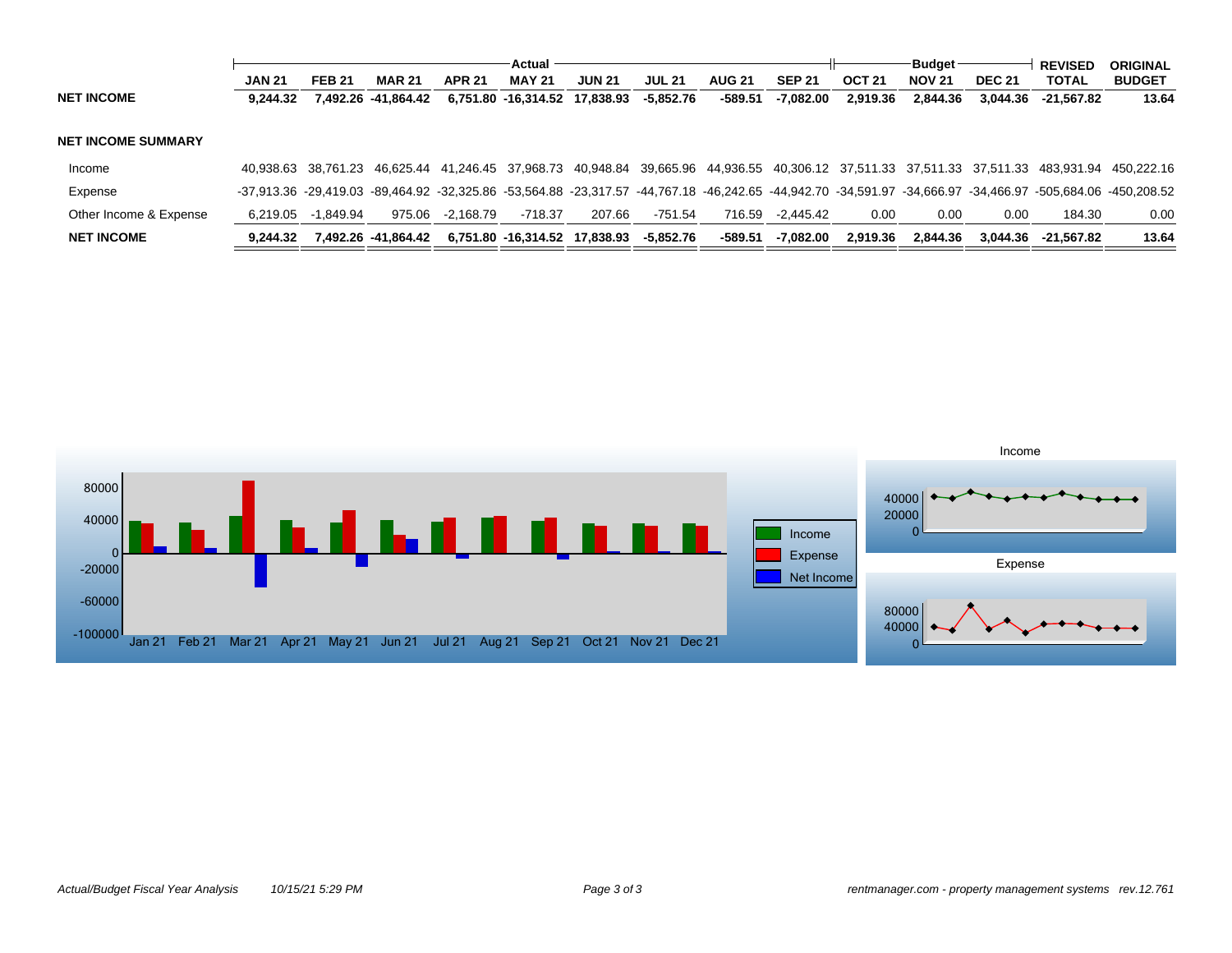# **Balance Sheet**

All Properties

*As of 09/30/21 (cash basis)*

### **ASSETS**

| <b>Bank Account</b>                   |              |
|---------------------------------------|--------------|
| 1013 Quail BOK op                     | 25,585.96    |
| 1014 Quail BOK res                    | 114,479.35   |
| 1002 Quail First Citzens - OP         | 110,000.00   |
| <b>Total Bank Account</b>             | 250,065.31   |
| <b>Accounts Receivable</b>            |              |
| 40011 Utility Reimbursement           | $-1,237.27$  |
| <b>Total Accounts Receivable</b>      | $-1,237.27$  |
| <b>Other Current Asset</b>            |              |
| 1100 Undeposited Funds                | 6,705.13     |
| 2010 Pass-through                     | 1.00         |
| <b>Total Other Current Asset</b>      | 6,706.13     |
| <b>Fixed Asset</b>                    |              |
| 1008 Buildings & Property             | 129.27       |
| 1009 Equipment & Machinery            | 1,829.29     |
| 1010 Office Equipment & Furnishings   | 1,491.38     |
| <b>Total Fixed Asset</b>              | 3,449.94     |
| <b>TOTAL ASSETS</b>                   | 258,984.11   |
| <b>LIABILITIES &amp; EQUITY</b>       |              |
| <b>Equity</b>                         |              |
| 3000 Net Income                       | $-30,375.90$ |
| 3001 Retained Earnings                | 289,360.01   |
| <b>Total Equity</b>                   | 258,984.11   |
| <b>TOTAL LIABILITIES &amp; EQUITY</b> | 258,984.11   |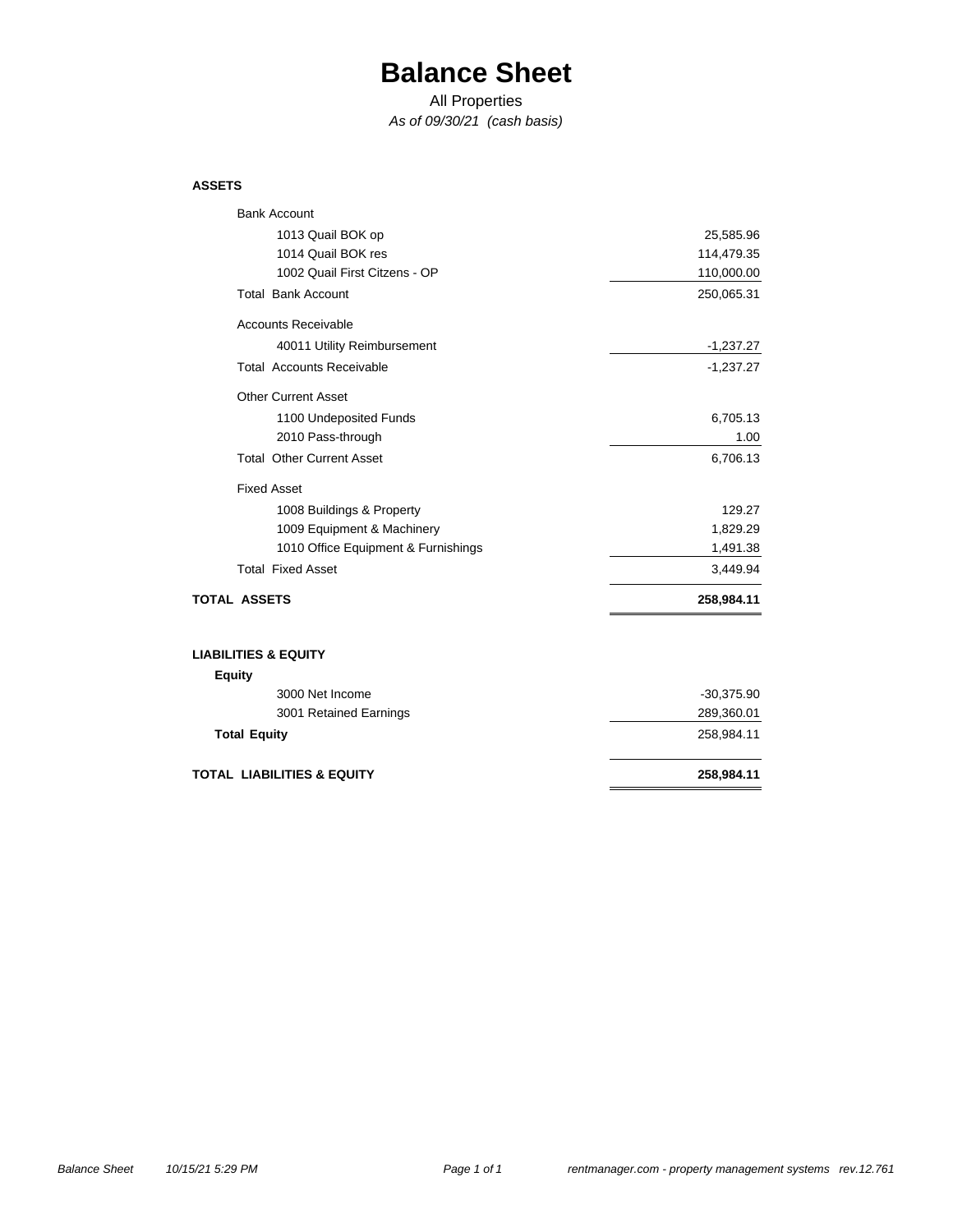# **Bank Reconciliation Report**

Quail BOK op Reconciled on: 09/30/21

## **Deposits**

| Date     | Ref#  | <b>Details</b>                | Amount     |
|----------|-------|-------------------------------|------------|
| 09/02/21 | D3785 | <b>Bank Deposit</b>           | 434 25     |
| 09/02/21 | D3790 | Bank Deposit: ePay            | 500.00     |
| 09/02/21 | D3820 | <b>Bank Deposit</b>           | 1,010.80   |
| 09/03/21 | D3786 | <b>Bank Deposit</b>           | 4,051.73   |
| 09/03/21 | D3791 | Bank Deposit: ePay            | 905.33     |
| 09/03/21 | D3792 | Bank Deposit: ePay            | 672.95     |
| 09/07/21 | D3787 | <b>Bank Deposit</b>           | 901.31     |
| 09/07/21 | D3793 | Bank Deposit: ePay            | 3.741.01   |
| 09/07/21 | D3794 | Bank Deposit: ePay            | 134.06     |
| 09/08/21 | D3789 | <b>Bank Deposit</b>           | 4,474.55   |
| 09/08/21 | D3795 | Bank Deposit: ePay            | 446.84     |
| 09/08/21 | D3796 | Bank Deposit: ePay            | 139.06     |
| 09/08/21 | 4     | <b>Bank Transfer By Check</b> | 100,000.00 |
| 09/09/21 | D3801 | Bank Deposit: ePay            | 594.79     |
| 09/10/21 | D3797 | <b>Bank Deposit</b>           | 530.35     |
| 09/10/21 | D3798 | <b>Bank Deposit</b>           | 2,003.95   |
| 09/10/21 | D3802 | Bank Deposit: ePay            | 231.11     |
| 09/13/21 | D3799 | <b>Bank Deposit</b>           | 2.303.23   |
| 09/13/21 | D3800 | <b>Bank Deposit</b>           | 434.25     |
| 09/13/21 | D3803 | Bank Deposit: ePay            | 231.11     |
| 09/14/21 | D3805 | Bank Deposit: ePay            | 402.24     |
| 09/14/21 | D3806 | Bank Deposit: ePay            | 500.00     |
| 09/15/21 | D3804 | <b>Bank Deposit</b>           | 3,584.77   |
| 09/15/21 | D3807 | <b>Bank Deposit</b>           | 135.00     |
| 09/15/21 | D3808 | Bank Deposit: ePay            | 278.63     |
| 09/16/21 | D3809 | Bank Deposit: ePay            | 1,841.82   |
| 09/20/21 | D3810 | <b>Bank Deposit</b>           | 2,217.52   |
| 09/20/21 | D3811 | <b>Bank Deposit</b>           | 417.18     |
| 09/20/21 | D3813 | Bank Deposit: ePay            | 426.46     |
| 09/20/21 | D3821 | <b>Bank Deposit</b>           | 210.73     |
| 09/21/21 | D3815 | Bank Deposit: ePay            | 215.73     |
| 09/22/21 | D3812 | <b>Bank Deposit</b>           | 276.23     |
| 09/22/21 | D3814 | Bank Deposit: ePay            | 166.13     |
| 09/28/21 | D3816 | <b>Bank Deposit</b>           | 1,575.04   |
| 09/28/21 | D3817 | Bank Deposit: ePay            | 236.89     |
| 09/29/21 | D3818 | Bank Deposit: ePay            | 462.22     |
|          |       |                               | 136,687.27 |
|          |       |                               |            |

## **Payments**

| Date     | Ref# | <b>Details</b>                           | <b>Amount</b> |
|----------|------|------------------------------------------|---------------|
| 08/18/21 | 3281 | Hampton Fire & Security Protection LLC   | 59.90         |
| 08/24/21 | 3286 | <b>HRES Maintenance &amp; Make Ready</b> | 1,391.50      |
| 08/24/21 | 3287 | Oklahoma HOA Partner                     | 525.00        |
| 08/31/21 | 3291 | <b>HRES Maintenance &amp; Make Ready</b> | 1,707.50      |
| 09/01/21 | EFT  | <b>Bank Direct Capital</b>               | 11,052.91     |
| 09/01/21 | EFT  | LCS                                      | 145.00        |
| 09/05/21 | ACH  | AT&T                                     | 134.65        |
| 09/15/21 | 3293 | <b>American Express</b>                  | 5.43          |
| 09/15/21 | 3294 | Dumpster Service Plus LLC                | 250.00        |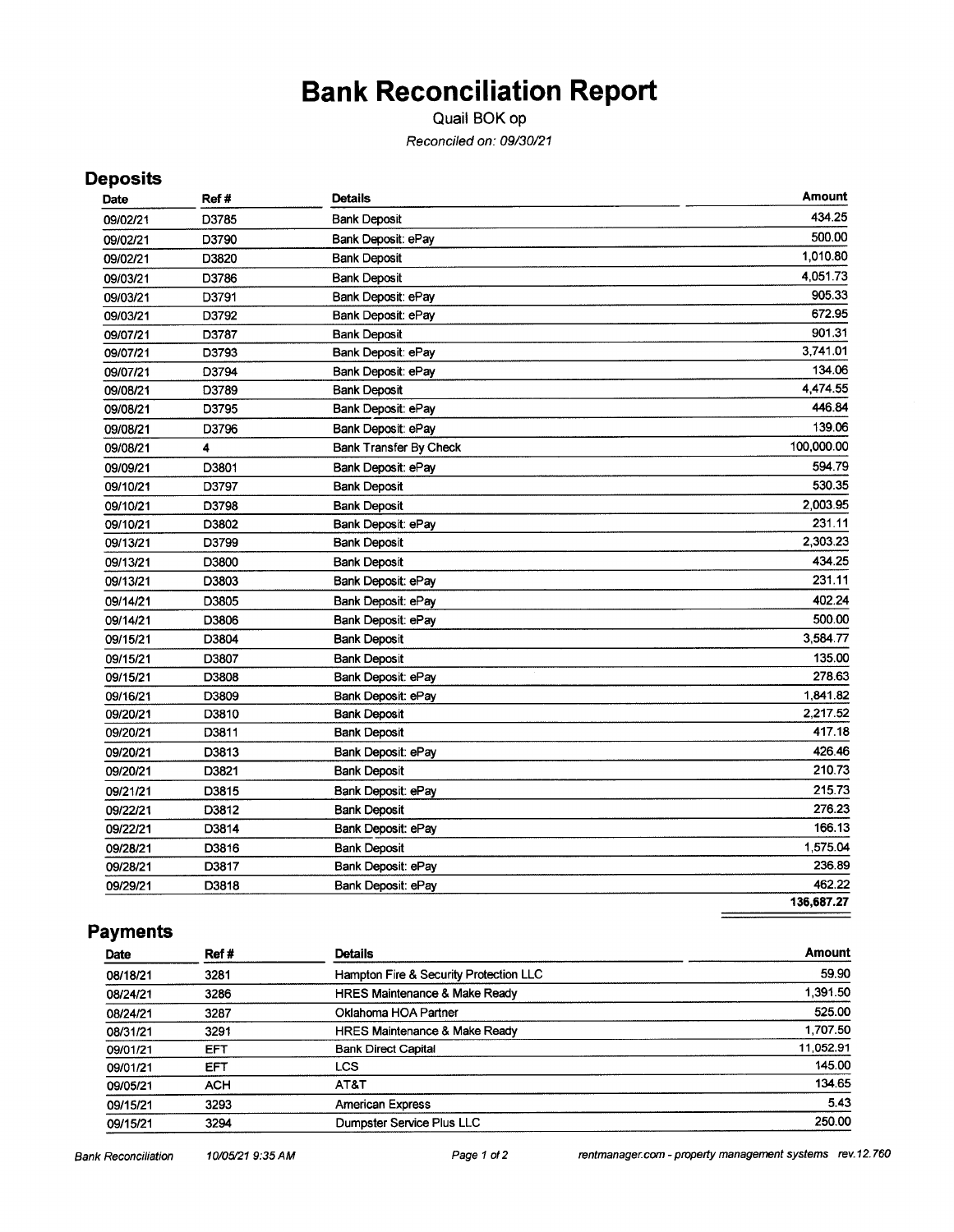| Date     | Ref # | <b>Details</b>                           | <b>Amount</b> |
|----------|-------|------------------------------------------|---------------|
| 09/15/21 | 3295  | Oklahoma HOA Partner                     | 1,050.00      |
| 09/15/21 | 3296  | <b>Hoppis Real Estate Services</b>       | 59.65         |
| 09/15/21 | 3298  | <b>Britton Lumber</b>                    | 58.24         |
| 09/15/21 | 3300  | City of Oklahoma City                    | 8,332.65      |
| 09/15/21 | 3301  | OG&E                                     | 909.63        |
| 09/15/21 | 3302  | HomeDepot                                | 103.19        |
| 09/15/21 | 3297  | HomeDepot                                | 233.82        |
| 09/22/21 | 3303  | <b>HRES Maintenance &amp; Make Ready</b> | 782.00        |
| 09/22/21 | 3304  | Oklahoma HOA Partner                     | 525.00        |
| 09/22/21 | 3305  | <b>HomeDepot</b>                         | 160.02        |
| 09/27/21 | 3306  | Kevin McSween                            | 14,276.00     |
| 09/30/21 | J66   | Journal: anaylsis fee                    | 6.00          |
|          |       |                                          | 41,768.09     |
|          |       |                                          |               |

# **Outstanding**<br>Payments

| Date     | Ref#       | <b>Details</b>                           |           | <b>Amount</b> |
|----------|------------|------------------------------------------|-----------|---------------|
| 06/23/21 | 3244       | AT&T                                     |           | 187.08.       |
| 08/18/21 | <b>ACH</b> | AT&T                                     |           | 305.11        |
| 08/24/21 | 3289       | Quail Springs Condominium HOA I          | 40<br>rs. | 10,000.00     |
| 08/25/21 | 3290       | Quail Springs Condominium HOA I          | خت<br>n   | 100,000.00    |
| 09/15/21 | 3299       | Hampton Fire & Security Protection LLC   |           | 59.90         |
| 09/15/21 | <b>ACH</b> | AT&T                                     |           | 277.36        |
| 09/29/21 | 3307       | Oklahoma Red Door Management             |           | 210.73        |
| 09/29/21 | 3308       | <b>Britton Lumber</b>                    |           | 336.67        |
| 09/29/21 | 3309       | Oklahoma HOA Partner                     |           | 3,507.19      |
| 09/29/21 | 3310       | <b>HRES Maintenance &amp; Make Ready</b> |           | 2.053.25      |
| 09/29/21 | 3311       | Nash Cohenour Kelley & Giessmann, PC     |           | 155.51        |
| 09/29/21 | 3312       | <b>HomeDepot</b>                         |           | 984.12        |
| 09/29/21 | N3443      | Bank Deposit NSF (9/29/2021)             |           | 210.73        |
|          |            |                                          |           | 118,287.65    |

## **Summary**

| <b>Beginning Balance:</b> | 48,462.24  |
|---------------------------|------------|
| + Selected Deposits (36)  | 136.687.27 |
| - Selected Payments (21)  | 41,768.09  |
| <b>Ending Balance:</b>    | 143.381.42 |
| Goal:                     | 143.381.42 |
| Difference:               | 0.00       |

| <b>Reconciled Balance</b> | 143.381.42 |
|---------------------------|------------|
| + Uncleared Deposits      | 0.00       |
| - Outstanding Checks      | 118.287.65 |
| <b>Register Balance</b>   | 25.093.77  |

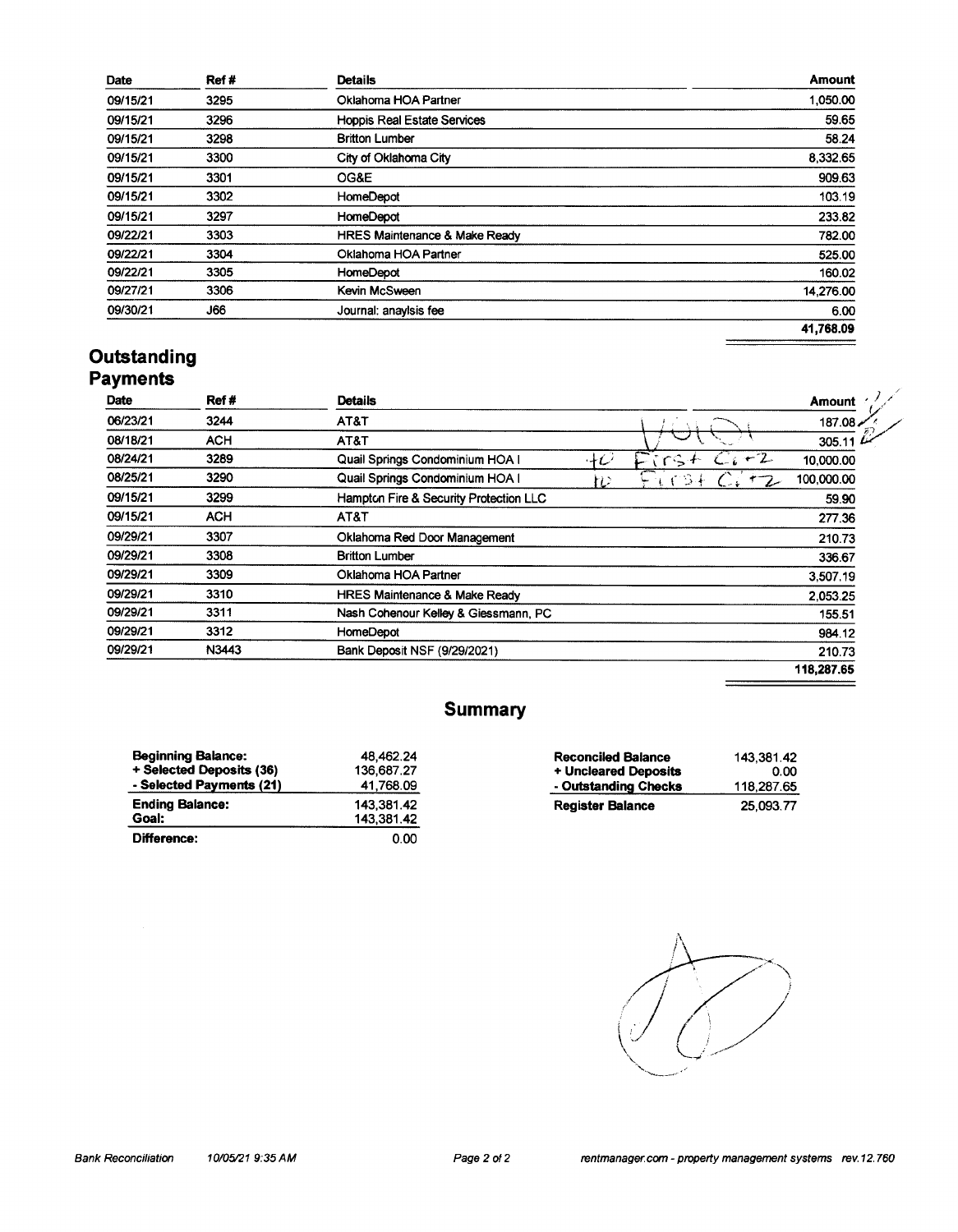# **Owner Bill Attachments**

Owner: Quail Springs Condominiums Phase I

*Paid between 09/01/21 and 09/30/21*

| <b>Bill Date</b> | <b>Vendor</b>                                 | Invoice #   | Memo                  | <b>Amount</b> | No. of<br><b>Attachments</b> |
|------------------|-----------------------------------------------|-------------|-----------------------|---------------|------------------------------|
| 08/01/20 LCS     |                                               |             |                       | 145.00        | $\boldsymbol{0}$             |
|                  | 06/15/21 American Express                     | 113-4642187 |                       | 5.43          | 1                            |
|                  | 06/22/21 Dumpster Service Plus LL 3488        |             |                       | 250.00        | 1                            |
|                  | 07/01/21 Bank Direct Capital                  |             |                       | 11052.91      | 0                            |
|                  | 08/09/21 Britton Lumber                       | 2109-520315 |                       | 336.67        | 1                            |
|                  | 08/17/21 Oklahoma HOA Partner                 | 81721-QSH-  |                       | 525.00        | 1                            |
|                  | 08/21/21 Hoppis Real Estate Servic JUN21-AUG: |             |                       | 59.65         | 1                            |
|                  | 08/24/21 HomeDepot                            | 6510070     | 6035-3221-4965-9678   | 59.67         | 1                            |
|                  | 08/24/21 Oklahoma HOA Partner                 | 082421-gsh- |                       | 525.00        | 1                            |
|                  | 08/25/21 HomeDepot                            | 5612888     | 6035-3221-4965-9678   | 32.57         | 1                            |
|                  | 08/25/21 Britton Lumber                       | 2108-519800 |                       | 58.24         | 1                            |
|                  | 08/25/21 HomeDepot                            | 5974446     | 6035-3221-4965-9678   | 42.54         | 1                            |
| 08/25/21 AT&T    |                                               |             | 153787925-3           | 134.65        | 2                            |
| 08/27/21 AT&T    |                                               |             | PHONE-880!153787925-3 | 176.39        | 1                            |
| 08/27/21 AT&T    |                                               |             | PHONE8272153787925-3  | 100.97        | 1                            |
| 08/30/21 OG&E    |                                               | 14423ELE08  |                       | 30.00         | 1                            |
| 08/30/21 OG&E    |                                               | 14303ELE83  |                       | 32.00         | 1                            |
| 08/30/21 OG&E    |                                               | 14425ELE08  |                       | 36.00         | 1                            |
| 08/30/21 OG&E    |                                               | 14317ELE08  |                       | 34.00         | 1                            |
| 08/30/21 OG&E    |                                               | 14405ELE08  |                       | 34.00         | 1                            |
| 08/30/21 OG&E    |                                               | 14319ELE08  |                       | 31.98         | 1                            |
| 08/30/21 OG&E    |                                               | 14319ELE08  |                       | 31.00         | 1                            |
| 08/30/21 OG&E    |                                               | 14407ELE08  |                       | 47.00         | 1                            |
| 08/30/21 OG&E    |                                               | 14415ELE83  |                       | 43.49         | 1                            |
| 08/30/21 OG&E    |                                               | 14409ELE08  |                       | 32.00         | 1                            |
| 08/30/21 OG&E    |                                               | 14313ELE08  |                       | 134.00        | 1                            |
| 08/30/21 OG&E    |                                               | 14411ELE08  |                       | 37.03         | 1                            |
| 08/30/21 OG&E    |                                               | 14419RLR08  |                       | 36.67         | 1                            |
| 08/30/21 OG&E    |                                               | 14403ELE08  |                       | 35.00         | 1                            |
| 08/30/21 OG&E    |                                               | 14315ELE08  |                       | 36.00         | 1                            |
| 08/30/21 OG&E    |                                               | 14305ELE08  |                       | 31.00         |                              |
| 08/30/21 OG&E    |                                               | 14323ELE08  |                       | 36.00         |                              |
| 08/30/21 OG&E    |                                               | 14421ELE09  |                       | 30.46         |                              |
| 08/30/21 OG&E    |                                               | 14307ELE08  |                       | 41.00         |                              |
| 08/30/21 OG&E    |                                               | 14321ELE08  |                       | 33.00         |                              |
| 08/30/21 OG&E    |                                               | 14417ELE08  |                       | 38.00         |                              |
| 08/30/21 OG&E    |                                               | 14311ELE83  |                       | 35.00         |                              |
| 08/30/21 OG&E    |                                               | 14401ELE08  |                       | 35.00         |                              |
|                  | 08/31/21 HRES Maintenance & Mal83121-14303    |             |                       | 384.00        |                              |
|                  | 08/31/21 HRES Maintenance & Mal83121-14421    |             |                       | 126.00        |                              |
|                  | 08/31/21 HRES Maintenance & Mal83121-14315    |             |                       | 48.00         |                              |
|                  | 08/31/21 HRES Maintenance & Mal83121-14315    |             |                       | 32.00         | 1                            |
|                  | 08/31/21 HRES Maintenance & Mal83121-14415    |             |                       | 128.00        | 1                            |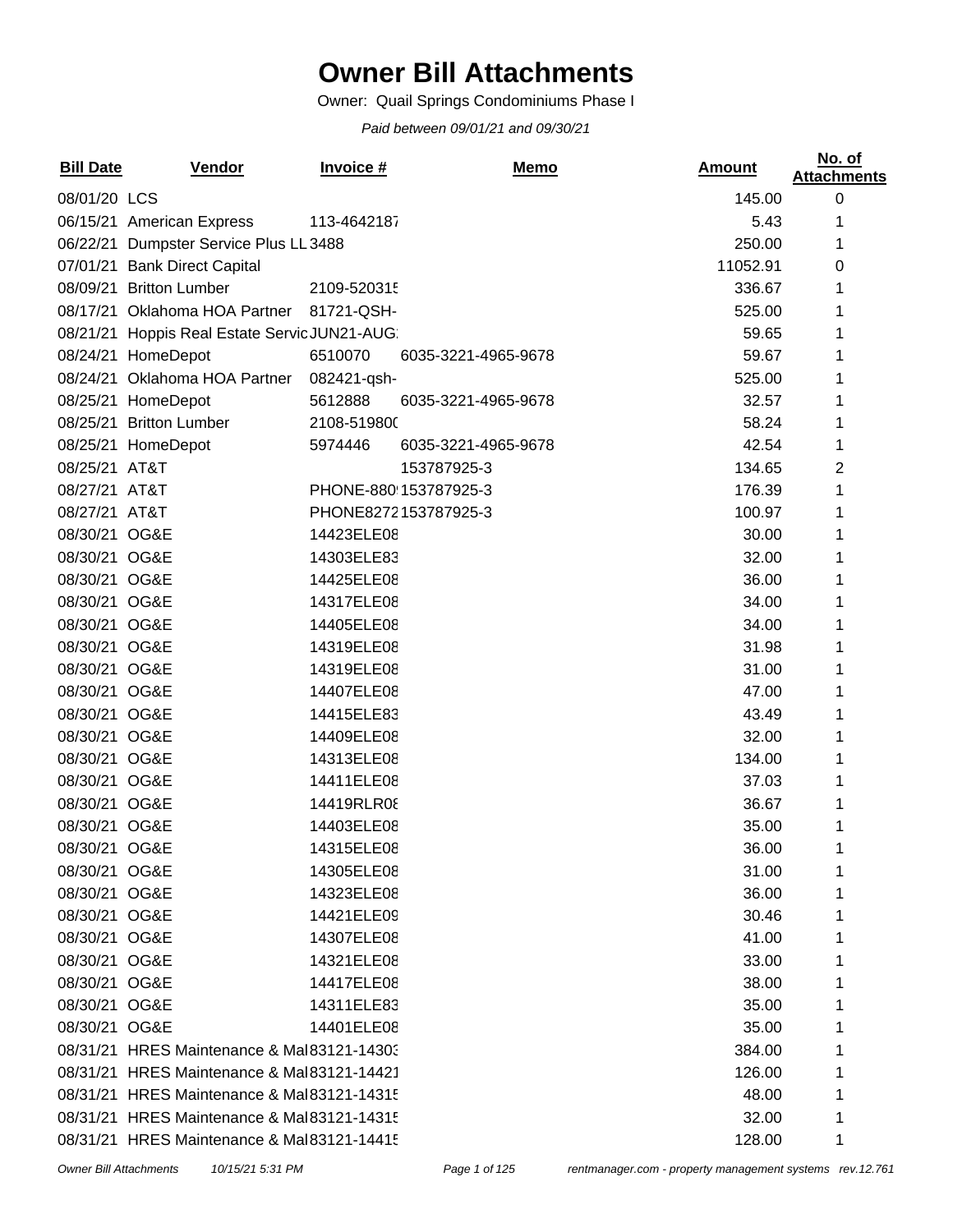|          | 08/31/21 HRES Maintenance & Mal83121-14415 |              |                     | 32.00   | 1 |
|----------|--------------------------------------------|--------------|---------------------|---------|---|
|          | 08/31/21 HRES Maintenance & Mal83121-14419 |              |                     | 32.00   | 1 |
|          | 08/31/21 Oklahoma HOA Partner              | 83121-QSH-   |                     | 525.00  | 1 |
|          | 09/01/21 Oklahoma HOA Partner              | Aug21MF      |                     | 2457.19 | 0 |
|          | 09/03/21 HomeDepot                         | 6624103      | 6035-3221-4965-9678 | 41.26   | 1 |
|          | 09/03/21 HomeDepot                         | 6524196      | 6035-3221-4965-9678 | 57.78   | 1 |
|          | 09/03/21 HomeDepot                         | 6510951      | 6035-3221-4965-9678 | 29.96   | 1 |
|          | 09/07/21 HomeDepot                         | 2511268      | 6035-3221-4965-9678 | 35.67   | 1 |
|          | 09/07/21 HomeDepot                         | 2974824      | 6035-3221-4965-9678 | 37.56   | 1 |
|          | 09/07/21 HRES Maintenance & Mal90721-14413 |              |                     | 125.00  | 1 |
|          | 09/07/21 HRES Maintenance & Mal90721-14417 |              |                     | 30.00   | 1 |
|          | 09/07/21 HRES Maintenance & Mal90721-14307 |              |                     | 152.00  | 1 |
|          | 09/07/21 HRES Maintenance & Mal90721-14405 |              |                     | 30.00   | 1 |
|          | 09/07/21 HRES Maintenance & Mal90721-14411 |              |                     | 124.00  | 1 |
|          | 09/07/21 HRES Maintenance & Mal90721-14415 |              |                     | 32.00   | 1 |
|          | 09/07/21 HRES Maintenance & Mal90721-14417 |              |                     | 32.00   | 1 |
|          | 09/07/21 Oklahoma HOA Partner              | 90721-QSH-   |                     | 525.00  | 1 |
|          | 09/07/21 HRES Maintenance & Mal90721-14413 |              |                     | 130.00  | 1 |
| 09/09/21 | Hampton Fire & Security F547627            |              |                     | 59.90   | 1 |
| 09/09/21 | City of Oklahoma City                      | 14303-1WAT   |                     | 238.33  | 1 |
| 09/09/21 | City of Oklahoma City                      | 14317-14wat  |                     | 459.39  | 1 |
|          | 09/09/21 City of Oklahoma City             | 14319-15wat  |                     | 270.89  | 1 |
| 09/09/21 | City of Oklahoma City                      | 14321-19wat  |                     | 336.01  | 1 |
| 09/09/21 | City of Oklahoma City                      | 14323-18wat  |                     | 417.41  | 1 |
|          | 09/09/21 City of Oklahoma City             | 14409-11 wat |                     | 995.35  | 1 |
| 09/09/21 | City of Oklahoma City                      | 14411-10WA   |                     | 279.51  | 1 |
|          | 09/09/21 City of Oklahoma City             | 14415-16WA   |                     | 308.83  | 1 |
|          | 09/09/21 City of Oklahoma City             | 14417-17WA   |                     | 328.83  | 1 |
| 09/09/21 | City of Oklahoma City                      | 14425-20wat  |                     | 433.69  | 1 |
|          | 09/09/21 City of Oklahoma City             | 14315-13wat  |                     | 287.17  | 1 |
|          | 09/09/21 City of Oklahoma City             | 14309-9wat9  |                     | 233.21  | 1 |
|          | 09/09/21 City of Oklahoma City             | 14313-7wat9  |                     | 319.73  | 1 |
| 09/09/21 | City of Oklahoma City                      | 14405-6wat9  |                     | 382.09  |   |
| 09/09/21 | City of Oklahoma City                      | 14305-2wat9  |                     | 262.75  | 1 |
|          | 09/09/21 City of Oklahoma City             | 14307-3wat9  |                     | 165.07  | 1 |
| 09/09/21 | City of Oklahoma City                      | 14401-4wat9  |                     | 549.67  | 1 |
| 09/09/21 | City of Oklahoma City                      | 14403-5wat9  |                     | 376.71  | 1 |
| 09/09/21 | City of Oklahoma City                      | 14419-23wat  |                     | 213.91  | 1 |
| 09/09/21 | City of Oklahoma City                      | 14407-12wat  |                     | 486.79  | 1 |
| 09/09/21 | City of Oklahoma City                      | 14423-21 wat |                     | 293.63  | 1 |
| 09/09/21 | City of Oklahoma City                      | 14421-22wat  |                     | 319.73  | 1 |
| 09/09/21 | City of Oklahoma City                      | 14311-8wat9  |                     | 373.95  | 1 |
| 09/09/21 | HomeDepot                                  | 0025045      | 6035-3221-4965-9678 | 68.92   | 1 |
| 09/10/21 | HomeDepot                                  | 125739       | 6035-3221-4965-9678 | 43.95   | 1 |
| 09/13/21 | HomeDepot                                  | 6511808      | 6035-3221-4965-9678 | 47.15   | 1 |
| 09/14/21 | Oklahoma HOA Partner                       | 91421-QSH-   |                     | 525.00  | 1 |
|          | 09/14/21 HRES Maintenance & Mal91421-14315 |              |                     | 176.00  | 1 |
|          | 09/14/21 HRES Maintenance & Mal91421-14407 |              |                     | 30.00   | 1 |
|          | 09/14/21 HRES Maintenance & Mal91421-14413 |              |                     | 155.00  | 1 |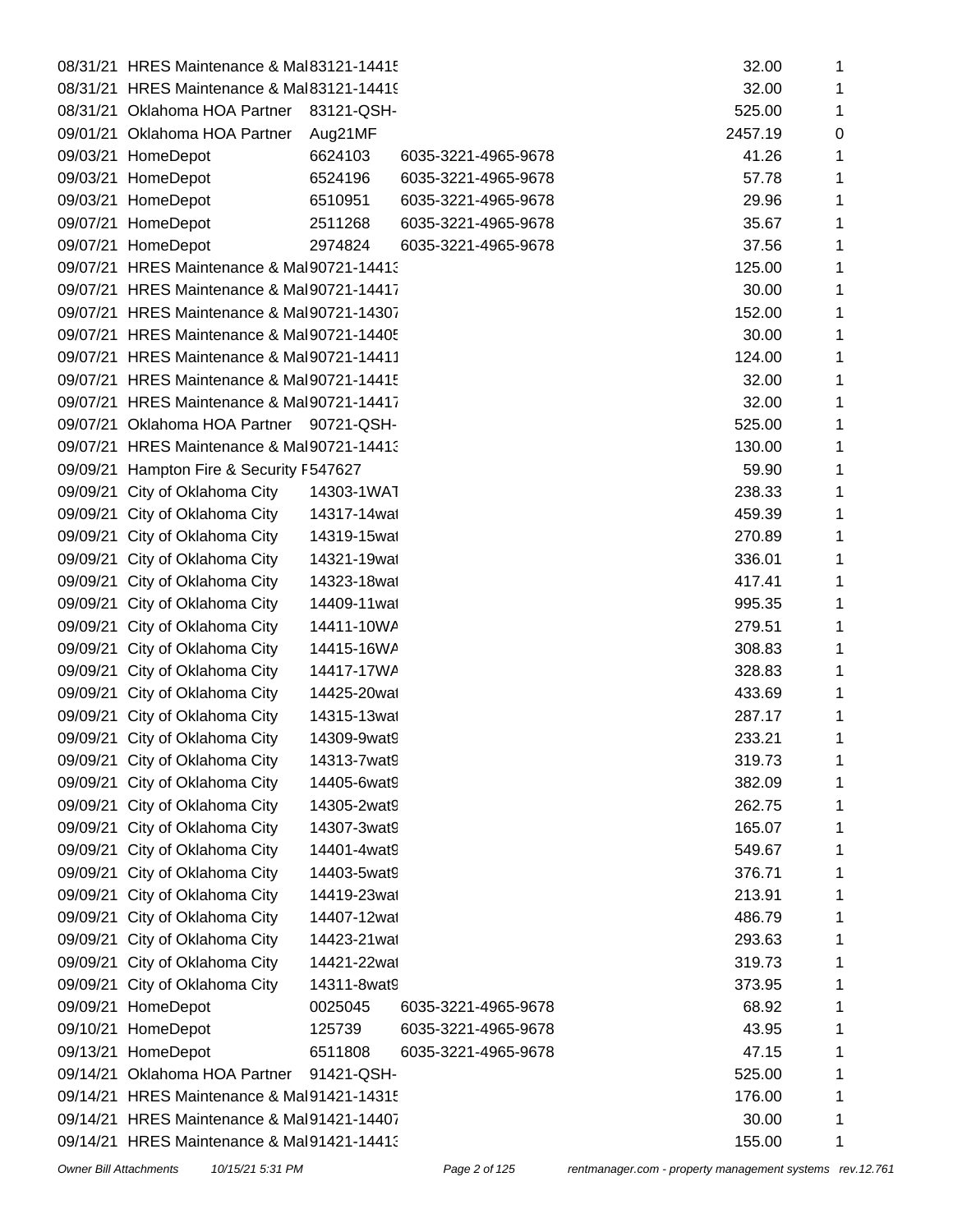|          | 09/14/21 HRES Maintenance & Mal91421-14415 |             |                     | 192.00   | 1 |
|----------|--------------------------------------------|-------------|---------------------|----------|---|
| 09/14/21 | HRES Maintenance & Mal91421-14307          |             |                     | 32.00    | 1 |
|          | 09/14/21 HRES Maintenance & Mal91421-14308 |             |                     | 160.00   | 1 |
| 09/14/21 | HRES Maintenance & Mal91421-14309          |             |                     | 60.00    | 1 |
|          | 09/14/21 HRES Maintenance & Mal91421-14315 |             |                     | 30.00    | 1 |
| 09/14/21 | HRES Maintenance & Mal91421-14315          |             |                     | 368.00   | 1 |
|          | 09/14/21 HRES Maintenance & Mal91421-14409 |             |                     | 72.00    | 1 |
| 09/14/21 | HRES Maintenance & Mal91421+1441           |             |                     | 30.00    | 1 |
|          | 09/14/21 HRES Maintenance & Mal91421-14421 |             |                     | 32.00    | 1 |
| 09/14/21 | HRES Maintenance & Mal91421-F-COI          |             |                     | 61.25    | 1 |
|          | 09/15/21 Nash Cohenour Kelley & (60239     |             |                     | 100.00   | 1 |
| 09/15/21 | Nash Cohenour Kelley & (60240              |             |                     | 55.51    | 1 |
|          | 09/16/21 HomeDepot                         | 3970097     | 6035-3221-4965-9678 | 30.00    | 1 |
| 09/16/21 | HomeDepot                                  | 3520656     | 6035-3221-4965-9678 | 9.98     | 1 |
|          | 09/16/21 HomeDepot                         | 3520710     | 6035-3221-4965-9678 | 83.08    | 1 |
| 09/16/21 | HomeDepot                                  | 3970097     | 6035-3221-4965-9678 | 30.00    | 1 |
|          | 09/17/21 HomeDepot                         | 2512164     | 6035-3221-4965-9678 | 252.97   | 1 |
|          | 09/17/21 HomeDepot                         | 126161      | 6035-3221-4965-9678 | 30.00    | 1 |
|          | 09/22/21 HomeDepot                         | 7620629     | 6035-3221-4965-9678 | 28.69    | 1 |
|          | 09/24/21 Kevin McSween                     | 3rd payment |                     | 14276.00 | 0 |
| 09/27/21 | HomeDepot                                  | 2021222     | 6035-3221-4965-9678 | 133.70   | 1 |
| 09/27/21 | HomeDepot                                  | 2610454     | 6035-3221-4965-9678 | 165.81   | 1 |
| 09/28/21 | HomeDepot                                  | 1522273     | 6035-3221-4965-9678 | 196.57   | 1 |
| 09/28/21 | HomeDepot                                  | 1610506     | 6035-3221-4965-9678 | 24.97    | 1 |
|          | 09/28/21 HomeDepot                         | 1522311     | 6035-3221-4965-9678 | 66.85    | 1 |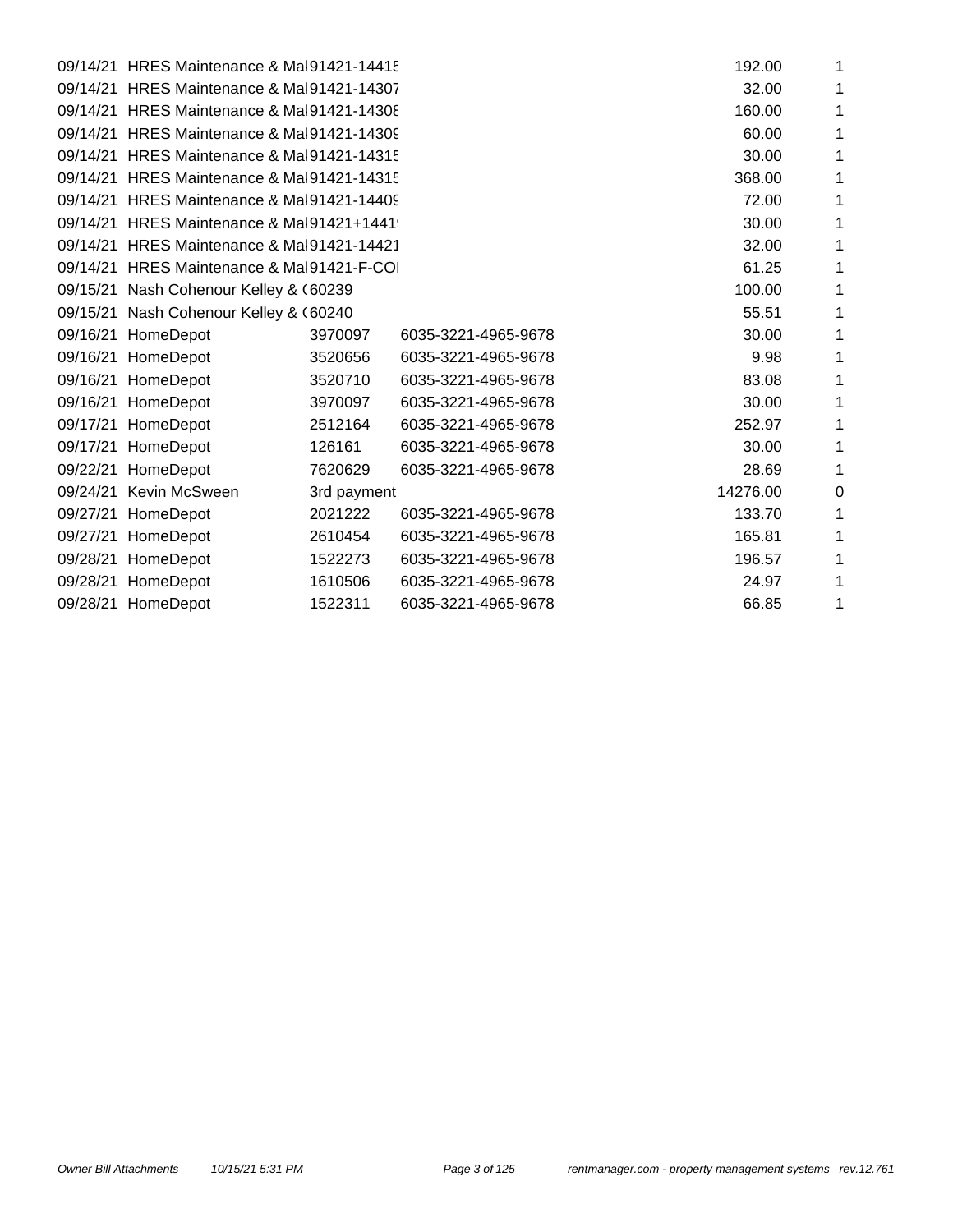NOTES:

2C - BALANCE REDUCED TO \$85.09 AS OF 10/25/21 TO INCLUDE CURRENT MONTH

4C - PAYING \$250.00/MONTH MIN, BALANCE SLOWLY GETTING REDUCED

7B - SKIPPED PAYMENT IN SEPTEMBER. MADE \$220 PMT 10/1/21

10H - MAKING \$500,00/MONTH PAYMENTS WITH CONSISTANCY, GETTING BALANCE REDUCED

14C - WITH LEGAL - INSTRUCTED TO FILE SUIT AND TO GARNISH

16E - BALANCE REDUCED TO \$153.50 AS OF 10/15/21 TO INCLUDE CURRENT MONTH

18A - MADE A \$1500 PAYMENT ON 9/14/21. HAS ON A A PAYMENT PLAN

19E - WITH LEGAL - INSTRUCTED TO FILE FORECLOSURE. MEMBER FAILED TO SHOW UP FOR HEARING ON ASSETS AND **BENCH WARRANT ISSUED.** 

20B - NO PAYMENT SINCE APRIL 2021. LIEN FILED AND SENDING TO LEGAL

22B - OWNER MADE A PAYMENT EQUAL TO 1 MONTH DUES ON 10/8/21.

23E - OWNER IS MAKING REGULAR MONTHLY PAYMENTS BUT NOT ACKNOWLEDGING THE PAST DUE AMOUNT

15F - IS REFUSING TO PAY FOR THE CLEAN UP BILL BACK FOR HIS FORMER TENANTS FURNITURE DUMP IN AMOUNT OF \$437.50

20A - BALANCE IS PAID IN FULL AS OF 10/19/21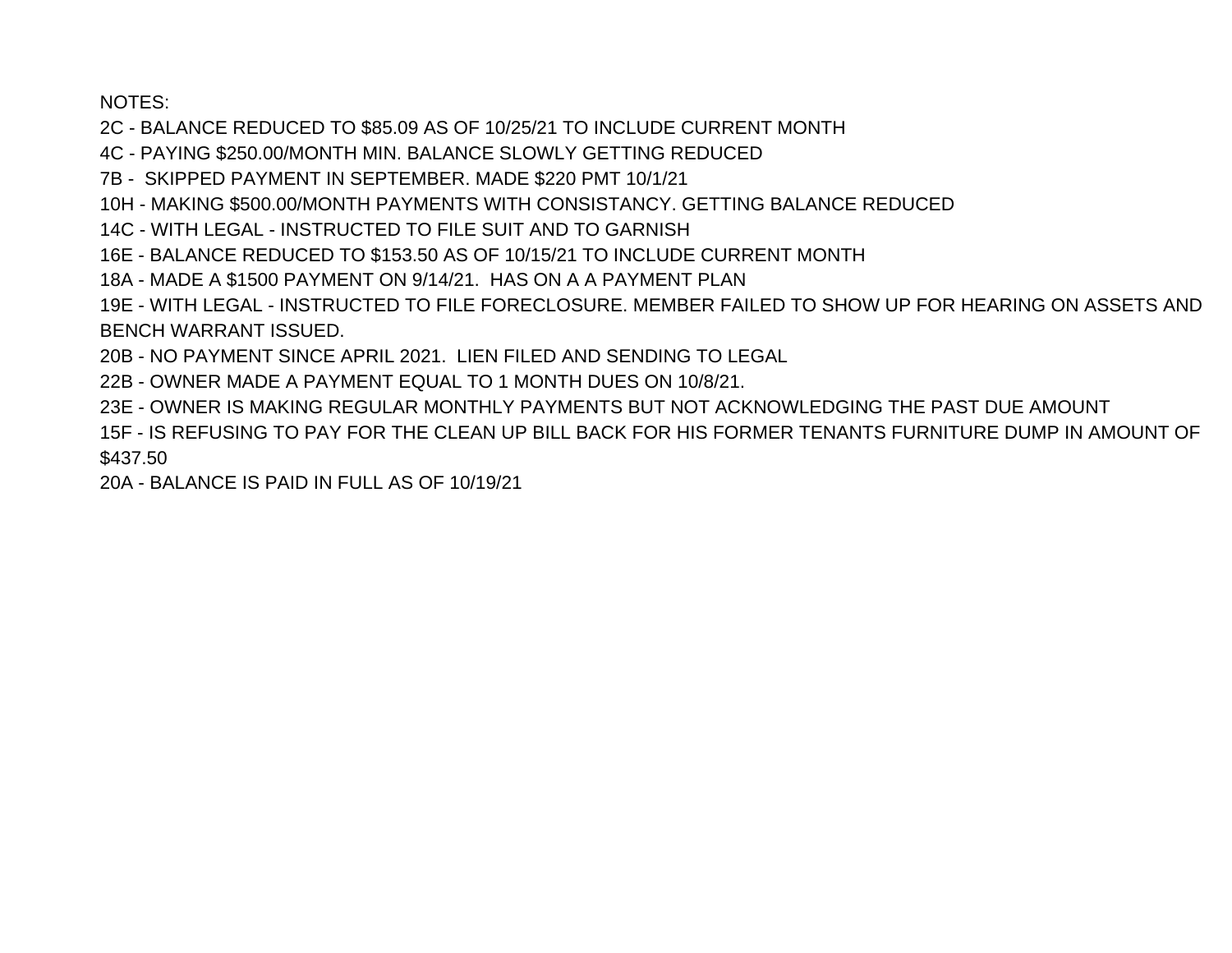# **Move In / Move Out**

All Properties *Date Range: 09/01/21 - 09/30/21*

# **Move In**

| <b>Member Name</b>          | Acc      |               | <b>Unit</b><br><b>Unit Type</b> | <b>Address</b>          |                              | <b>Lease Start</b> | <b>Lease End</b> | Move In | Move Out               |
|-----------------------------|----------|---------------|---------------------------------|-------------------------|------------------------------|--------------------|------------------|---------|------------------------|
| <b>6 Building 14405</b>     |          |               |                                 |                         |                              |                    |                  |         |                        |
| Laura Lamberth              | 445      | 6C            | 122                             | 1916 Edgewater Lane     |                              |                    |                  | 9/3/21  |                        |
| Total move ins in property  |          |               | 1                               |                         |                              |                    |                  |         |                        |
| <b>7 Building 14313</b>     |          |               |                                 |                         |                              |                    |                  |         |                        |
| David Barnes                | 442      | 7C            | 211                             | 14313 N Pennsylvania Av |                              |                    |                  | 9/8/21  |                        |
| Total move ins in property  |          |               | 1                               |                         |                              |                    |                  |         |                        |
| 8 Building 14311            |          |               |                                 |                         |                              |                    |                  |         |                        |
| David Rutherford            | 446      | 8B            | 112                             | 14311 N Pennsylvania Av |                              |                    |                  | 9/27/21 |                        |
| Total move ins in property  |          |               | 1                               |                         |                              |                    |                  |         |                        |
|                             |          |               |                                 | <b>Move Out</b>         |                              |                    |                  |         |                        |
| <b>Member Name</b>          | Acc      | Unit          | <b>Unit Type</b>                | <b>Address</b>          | <b>Lease Start Lease End</b> |                    | Move In          |         | Move Out Exp. Move Out |
| <b>6 Building 14405</b>     |          |               |                                 |                         |                              |                    |                  |         |                        |
| Larry R Fasel               | 6C<br>43 |               | 122                             | 14405 N Pennsylvania    | 3/28/07                      |                    | 3/28/07          | 9/3/21  |                        |
| Total move outs in property |          |               | $\mathbf 1$                     |                         |                              |                    |                  |         |                        |
| 8 Building 14311            |          |               |                                 |                         |                              |                    |                  |         |                        |
| Prince Investements, 416 8B |          |               | 112                             | 14311 N Pennsylvania    |                              |                    | 8/14/20          | 9/27/21 |                        |
| Total move outs in property |          |               | 1                               |                         |                              |                    |                  |         |                        |
|                             |          |               |                                 | <b>Report Summary</b>   |                              |                    |                  |         |                        |
|                             |          |               |                                 |                         |                              |                    |                  |         |                        |
|                             |          |               |                                 |                         |                              |                    |                  |         |                        |
|                             |          |               |                                 | <b>Detail</b>           |                              | Value              |                  |         |                        |
| 7c moved in new             |          | Date Range    |                                 |                         |                              | $9/1/21 - 9/30/21$ |                  |         |                        |
| owner on same               |          | Days In Range |                                 |                         |                              |                    | 30               |         |                        |
| day as move out.            |          | Move Ins      |                                 |                         |                              |                    | $\frac{3}{2}$    |         |                        |
|                             |          | Move Outs     |                                 |                         |                              |                    |                  |         |                        |
| mgmt has                    |          |               | Net Change in Occupancy         |                         |                              |                    | $\mathbf{1}$     |         |                        |
|                             |          |               |                                 |                         |                              |                    |                  |         |                        |

# **Occupancy Reconciliation**

| <b>Detail</b>                    | Value |
|----------------------------------|-------|
| Occupancy on 8/31/21             | 218   |
| Move Ins from 9/1/21 to 9/30/21  | $+3$  |
| Move Outs from 9/1/21 to 9/30/21 | $-2$  |
| Move Outs on 8/31/21             | - 3   |
| Move Outs on 9/30/21             | $+0$  |
| Occupancy on 9/30/21             | 216   |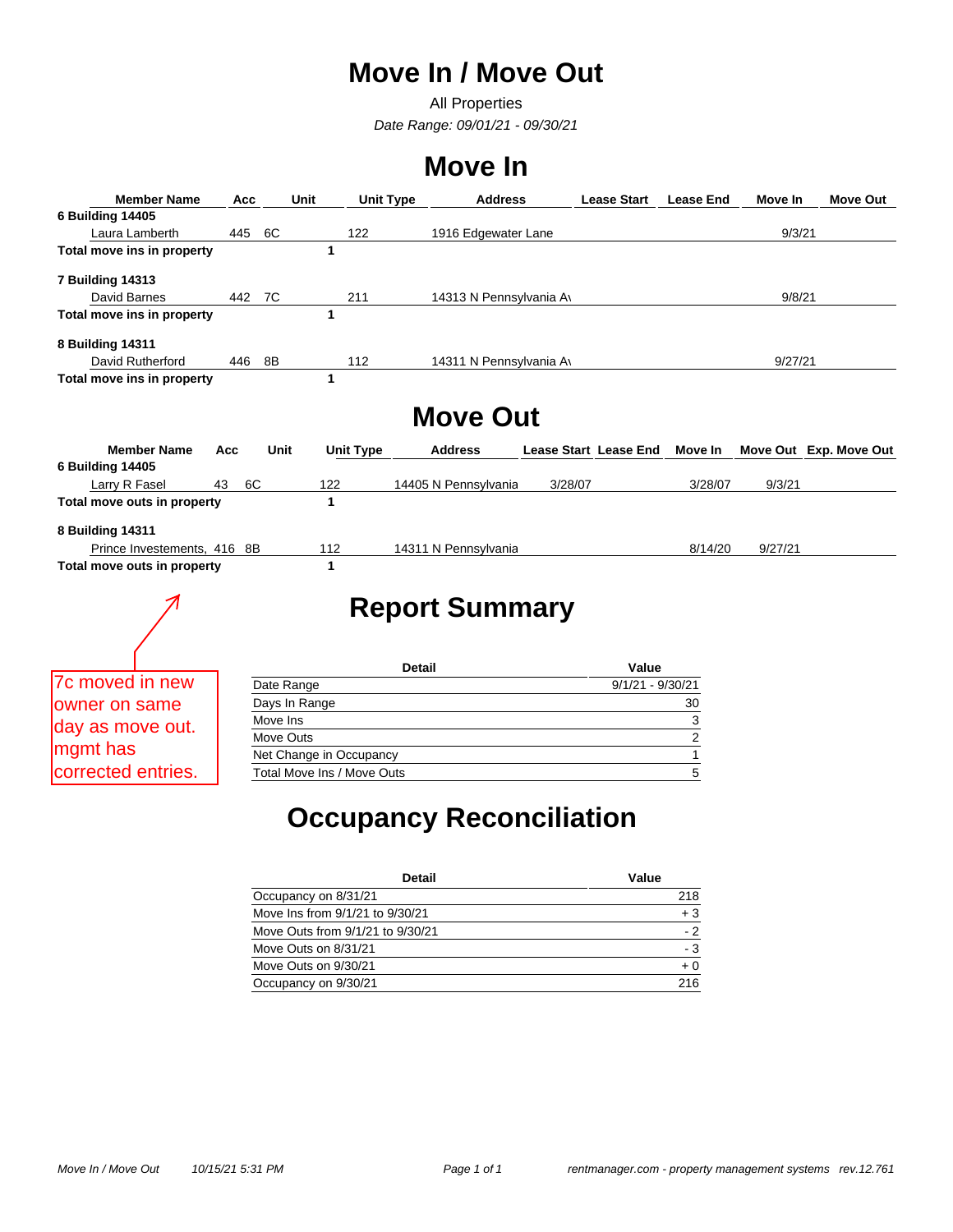## ESTIMATE

### **Erin Hoa Director / Quail Springs Condos Phase 1**

3107 White Avenue Spencer, Oklahoma 73084

(405) 677-9116

## **C I T T Y Paint And Remodeling LLC**

| 3107 White Ave.<br>Spencer, Ok 73084                                                                                                                                                            | Estimate #<br>Date | 000136<br>09/27/2021 |
|-------------------------------------------------------------------------------------------------------------------------------------------------------------------------------------------------|--------------------|----------------------|
| Phone: (405) 443-7218<br>Email: gcitty777@gmail.com                                                                                                                                             |                    |                      |
| <b>Description</b>                                                                                                                                                                              |                    | Total                |
| 14415 d                                                                                                                                                                                         |                    | \$1,850.00           |
| Tear out 4x12x12 ft and 4x12x8 ft support beams 4x6x8-ft support post replace 2x8x12 ft and<br>2x8x8 ft floor joist front plate and one by 12 by 12 ft and 1 by 12 by 8 ft trim hoard on top of |                    |                      |

2x8x8 ft floor joist front plate and one by 12 by 12 ft and 1 by 12 by 8 ft trim board on top of support beams reattach and resecure handrail caulk prime and paint in tire structure

| <b>Total</b>    | \$1,850.00 |
|-----------------|------------|
| <b>Subtotal</b> | \$1,850.00 |

Erin Hoa Director / Quail Springs Condos Phase 1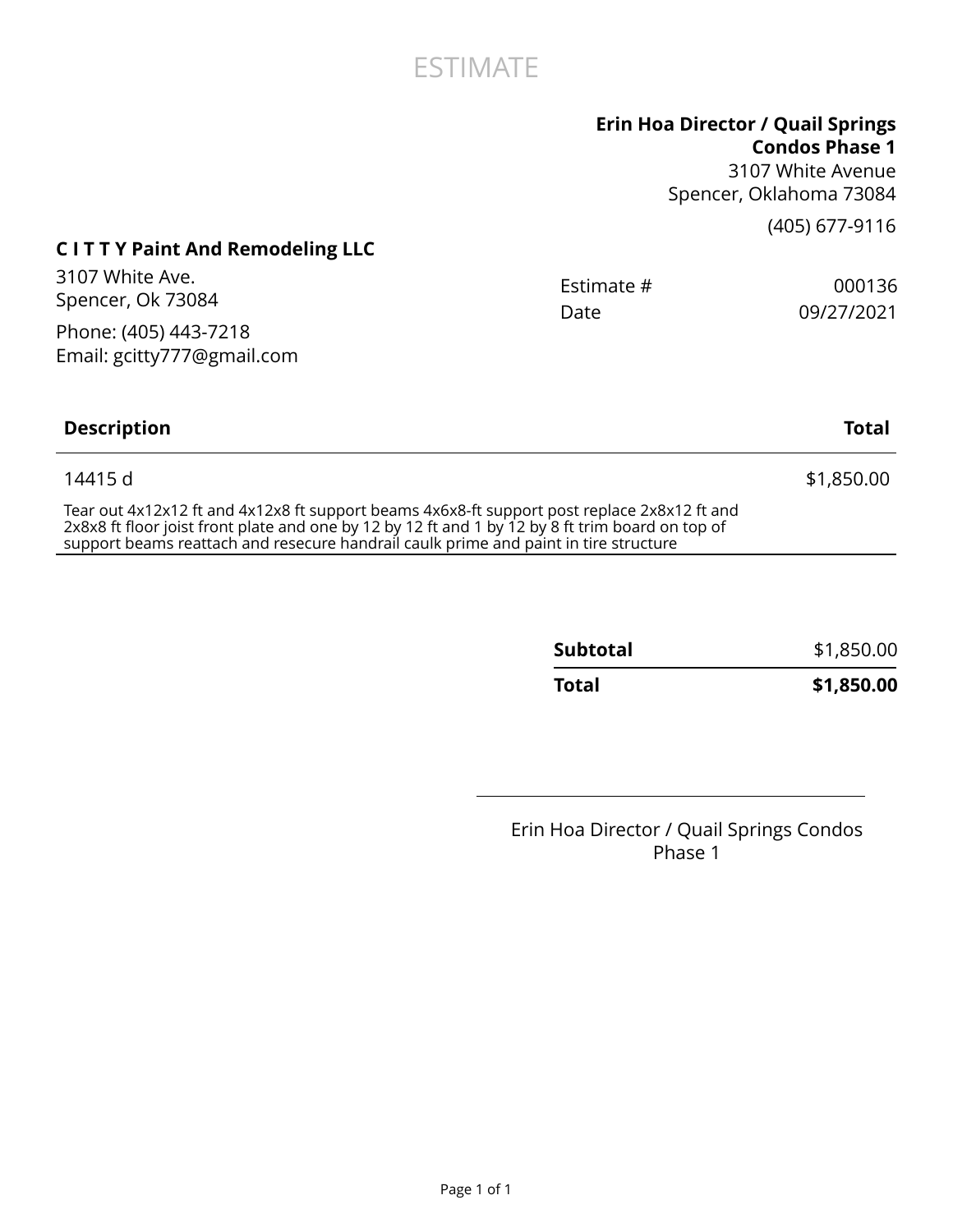

## **Erin Hoa Director / Quail Springs**

**Condos Phase 1** 3107 White Avenue Spencer, Oklahoma 73084

(405) 677-9116

## **C I T T Y Paint And Remodeling LLC**

| 3107 White Ave.            | Estimate # | 000134     |
|----------------------------|------------|------------|
| Spencer, Ok 73084          | Date       | 09/27/2021 |
| Phone: (405) 443-7218      |            |            |
| Email: gcitty777@gmail.com |            |            |
|                            |            |            |

### **Description Total** 14415 condo g  $$2,850.00$ note later only Balcony is sinking needs new 4x12x10 ft beam and 4x12x6 ft beam and new support post 4x6x 8 ft needs new for joist front plate cannot tell it needs more inside until it is opened up but more than likely it is good and once that is replaced will install new 1x12 all the way around on top of the 4x12 support beams also Repair and attach handrail as needed Will raise second story backup leveler to make it all back even and safe again Caulk prime and paint all new material Basically rebuild balcony and raise back level

| <b>Subtotal</b> | \$2,850.00 |
|-----------------|------------|
| Total           | \$2,850.00 |

## Erin Hoa Director / Quail Springs Condos Phase 1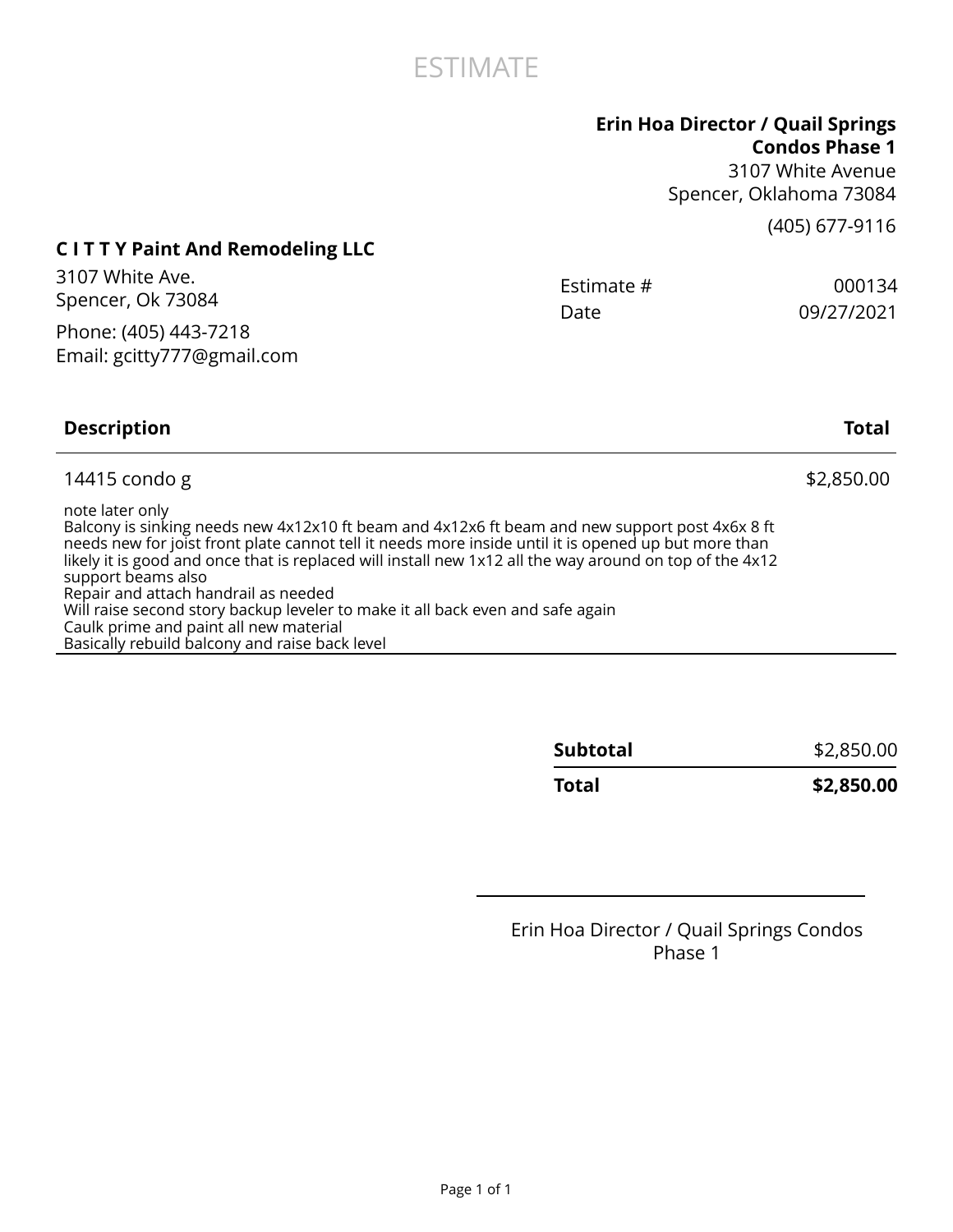## ESTIMATE

## **Erin Hoa Director / Quail Springs**

**Condos Phase 1** 3107 White Avenue Spencer, Oklahoma 73084

(405) 677-9116

## **C I T T Y Paint And Remodeling LLC**

| 3107 White Ave.<br>Spencer, Ok 73084                                                                                                                                               | Estimate #<br>Date | 000135<br>09/27/2021 |
|------------------------------------------------------------------------------------------------------------------------------------------------------------------------------------|--------------------|----------------------|
| Phone: (405) 443-7218<br>Email: gcitty777@gmail.com                                                                                                                                |                    |                      |
| <b>Description</b>                                                                                                                                                                 |                    | <b>Total</b>         |
| 14417 d                                                                                                                                                                            |                    | \$1,850.00           |
| Replace 4x12x12 ft support beam and 4x12x6 ft support beam and 4x6x8-ft support post redo<br>floor joist faceplate 2x8x10 ft and 2x8x12 ft and new 1x12x12 ft and new 1x12 by 8 ft |                    |                      |

Cox prime and paint

| Total           | \$1,850.00 |
|-----------------|------------|
| <b>Subtotal</b> | \$1,850.00 |

Erin Hoa Director / Quail Springs Condos Phase 1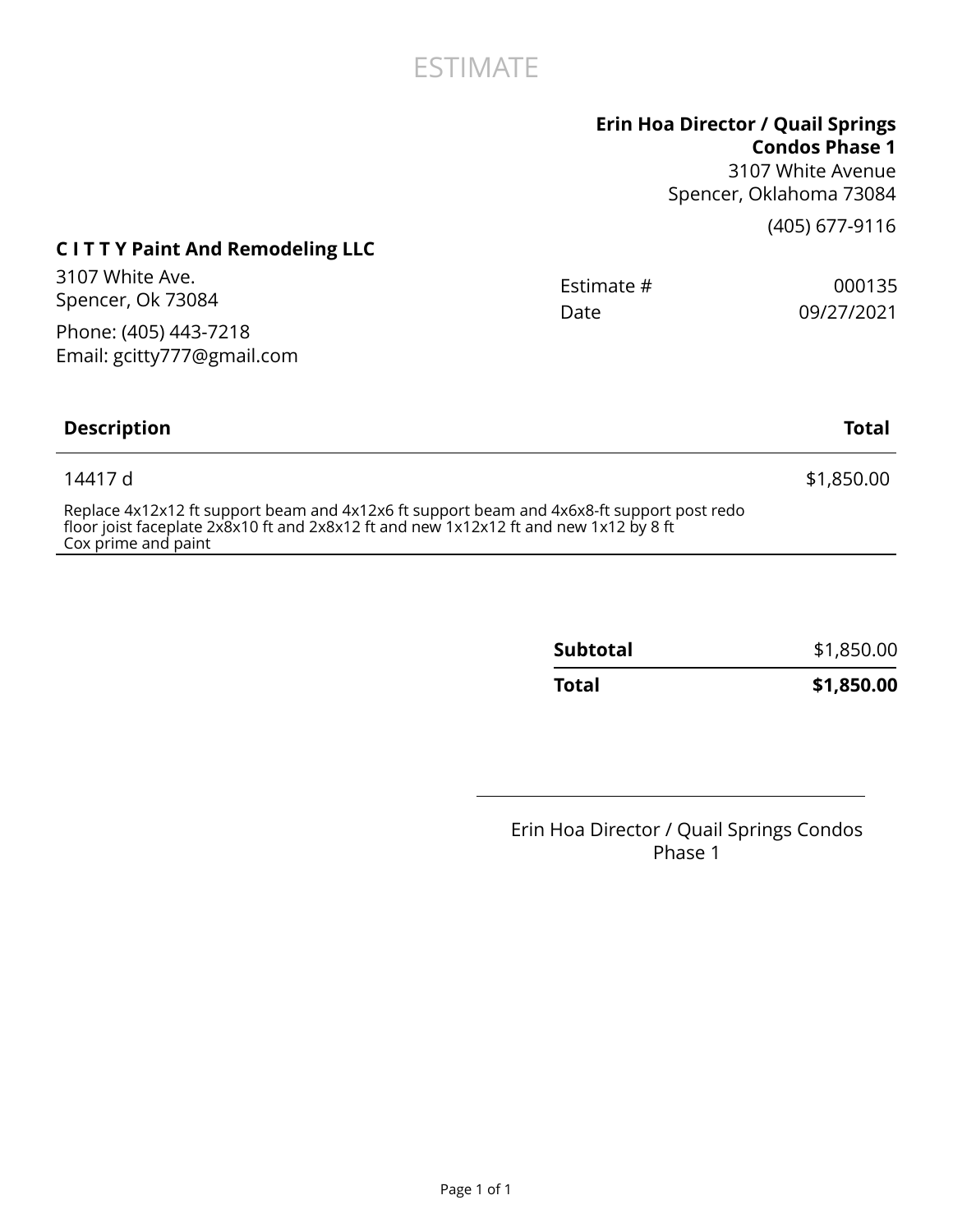# Fiscal 2022 Budget

### **Quail Springs Phs 1**

*Monthly recap As of 01/01/22 Profit and Loss*

|                               | <b>JAN 22</b> | <b>FEB 22</b> | <b>MAR 22</b> | <b>APR 22</b> | <b>MAY 22</b> | <b>JUN 22</b> | <b>JUL 22</b> | <b>AUG 22</b> | <b>SEP 22</b> | OCT <sub>22</sub> | <b>NOV 22</b> | <b>DEC 22</b> | <b>TOTAL</b> |
|-------------------------------|---------------|---------------|---------------|---------------|---------------|---------------|---------------|---------------|---------------|-------------------|---------------|---------------|--------------|
| <b>INCOME</b>                 |               |               |               |               |               |               |               |               |               |                   |               |               |              |
| 302 Membership Dues Income    | 37,152.00     | 37,152.00     | 37,152.00     | 37,152.00     | 37,152.00     | 37,152.00     | 37,152.00     | 37,152.00     | 37,152.00     | 37,152.00         | 37,152.00     | 37,152.00     | 445,824.00   |
| 307 Interest Income           | 1.00          | 1.00          | 1.00          | 1.00          | 1.00          | 1.00          | 1.00          | 1.00          | 1.00          | 1.00              | 1.00          | 1.00          | 12.00        |
| 309 Late Fee Income           | 258.34        | 258.34        | 258.34        | 258.34        | 258.33        | 258.33        | 258.33        | 258.33        | 258.33        | 258.33            | 258.33        | 258.33        | 3,100.00     |
| 315 Closing Letters           | 100.00        | 100.00        | 100.00        | 100.00        | 100.00        | 100.00        | 100.00        | 100.00        | 100.00        | 100.00            | 100.00        | 100.00        | 1,200.00     |
| 317 Other Income              |               |               |               |               |               |               |               |               |               |                   |               |               |              |
| 1065 General Reimbursement    | 0.00          | 0.00          | 0.00          | 0.00          | 0.00          | 0.00          | 54.16         | 0.00          | 0.00          | 0.00              | 0.00          | 0.00          | 54.16        |
| 317 Other Other Income        | 0.00          | 0.00          | 32.00         | 0.00          | 0.00          | 0.00          | 0.00          | 0.00          | 0.00          | 0.00              | 0.00          | 0.00          | 32.00        |
| 317 Total Other Income        | 0.00          | 0.00          | 32.00         | 0.00          | 0.00          | 0.00          | 54.16         | 0.00          | 0.00          | 0.00              | 0.00          | 0.00          | 86.16        |
| 322 New Member Fee            | 250.00        | 250.00        | 250.00        | 250.00        | 250.00        | 250.00        | 250.00        | 250.00        | 250.00        | 250.00            | 250.00        | 250.00        | 3,000.00     |
| TOTAL INCOME                  | 37,761.34     | 37,761.34     | 37,793.34     | 37,761.34     | 37,761.33     | 37,761.33     | 37,815.49     | 37,761.33     | 37,761.33     | 37,761.33         | 37,761.33     | 37,761.33     | 453,222.16   |
| <b>EXPENSE</b>                |               |               |               |               |               |               |               |               |               |                   |               |               |              |
| 600 Management                |               |               |               |               |               |               |               |               |               |                   |               |               |              |
| 6002 Management Fees          | 2,300.00      | 2,300.00      | 2,300.00      | 2,300.00      | 2,300.00      | 2,300.00      | 2,300.00      | 2,300.00      | 2,300.00      | 2,300.00          | 2,300.00      | 2,300.00      | 27,600.00    |
| 6004 In-House Administrion    | 1,700.00      | 1,700.00      | 1,700.00      | 1,700.00      | 1,700.00      | 1,700.00      | 1,700.00      | 1,700.00      | 1,700.00      | 1,700.00          | 1,700.00      | 1,700.00      | 20,400.00    |
| 600 Total Management          | 4,000.00      | 4,000.00      | 4,000.00      | 4,000.00      | 4,000.00      | 4,000.00      | 4,000.00      | 4,000.00      | 4,000.00      | 4,000.00          | 4,000.00      | 4,000.00      | 48,000.00    |
| 604 Utilities                 |               |               |               |               |               |               |               |               |               |                   |               |               |              |
| 6041 Internet                 | 75.00         | 75.00         | 75.00         | 75.00         | 75.00         | 75.00         | 75.00         | 75.00         | 75.00         | 75.00             | 75.00         | 75.00         | 900.00       |
| 6042 Electric                 | 1,175.00      | 1,175.00      | 1,175.00      | 1,175.00      | 1,175.00      | 1,175.00      | 1,175.00      | 1,175.00      | 1,175.00      | 1,175.00          | 1,175.00      | 1,175.00      | 14,100.00    |
| 6043 Telephone                | 100.00        | 100.00        | 100.00        | 100.00        | 100.00        | 100.00        | 100.00        | 100.00        | 100.00        | 100.00            | 100.00        | 100.00        | 1,200.00     |
| 6045 Water And Sewer Utility  | 8,500.00      | 8,500.00      | 8,500.00      | 8,500.00      | 8,500.00      | 8,500.00      | 8,500.00      | 8,500.00      | 8,500.00      | 8,500.00          | 8,500.00      | 8,500.00      | 102,000.00   |
| 6046 Trash Removal            | 0.00          | 0.00          | 0.00          | 900.00        | 0.00          | 600.00        | 0.00          | 0.00          | 450.00        | 0.00              | 0.00          | 0.00          | 1,950.00     |
| 6047 Fire Supression System   | 60.00         | 60.00         | 60.00         | 60.00         | 60.00         | 60.00         | 60.00         | 60.00         | 60.00         | 60.00             | 60.00         | 60.00         | 720.00       |
| 604 Total Utilities           | 9,910.00      | 9,910.00      | 9,910.00      | 10,810.00     | 9,910.00      | 10,510.00     | 9,910.00      | 9,910.00      | 10,360.00     | 9,910.00          | 9,910.00      | 9,910.00      | 120,870.00   |
| 607 Repairs & Maintenance     |               |               |               |               |               |               |               |               |               |                   |               |               |              |
| 15 Roofing                    | 216.67        | 216.67        | 216.67        | 216.67        | 216.67        | 216.67        | 216.67        | 216.67        | 216.66        | 216.66            | 216.66        | 216.66        | 2,600.00     |
| 16 Carports & Balconies       | 0.00          | 0.00          | 3,800.00      | 0.00          | 3,800.00      | 3,800.00      | 0.00          | 0.00          | 3,800.00      | 0.00              | 0.00          | 0.00          | 15,200.00    |
| 17 Parking Lot                | 0.00          | 0.00          | 0.00          | 0.00          | 5,000.00      | 0.00          | 0.00          | 0.00          | 0.00          | 0.00              | 0.00          | 0.00          | 5,000.00     |
| 612 Exterior Paint / Siding   | 75.00         | 75.00         | 75.00         | 75.00         | 75.00         | 75.00         | 75.00         | 75.00         | 75.00         | 75.00             | 75.00         | 75.00         | 900.00       |
| 613 Electrical                | 250.00        | 250.00        | 250.00        | 250.00        | 250.00        | 250.00        | 250.00        | 250.00        | 250.00        | 250.00            | 250.00        | 250.00        | 3,000.00     |
| 617 Materials & Supplies      | 215.00        | 215.00        | 215.00        | 215.00        | 215.00        | 215.00        | 215.00        | 215.00        | 215.00        | 215.00            | 215.00        | 215.00        | 2,580.00     |
| 618 Plumbing                  | 416.67        | 416.67        | 416.67        | 416.67        | 416.67        | 416.67        | 416.67        | 416.67        | 416.66        | 416.66            | 416.66        | 416.66        | 5,000.00     |
| 619 Contract Labor            | 500.00        | 500.00        | 500.00        | 500.00        | 500.00        | 500.00        | 500.00        | 500.00        | 500.00        | 500.00            | 500.00        | 500.00        | 6,000.00     |
| 620 Pest Control              | 0.00          | 0.00          | 0.00          | 0.00          | 125.00        | 0.00          | 0.00          | 2,355.00      | 0.00          | 125.00            | 0.00          | 0.00          | 2,605.00     |
| 621 Fence & Gate Repair       | 500.00        | 500.00        | 500.00        | 500.00        | 500.00        | 500.00        | 500.00        | 500.00        | 500.00        | 500.00            | 500.00        | 500.00        | 6,000.00     |
| 624 Structural/Foundation     | 100.00        | 100.00        | 100.00        | 100.00        | 100.00        | 100.00        | 100.00        | 100.00        | 100.00        | 100.00            | 100.00        | 100.00        | 1,200.00     |
| 608 Landscaping/Trees/Grounds | 0.00          | 0.00          | 0.00          | 22,500.00     | 0.00          | 0.00          | 0.00          | 0.00          | 0.00          | 0.00              | 0.00          | 0.00          | 22,500.00    |

*Fiscal Year Budget 10/25/21 3:15 PM Page 1 of 3 [rentmanager.com - property management systems rev.12.770](http://www.rentmanager.com)*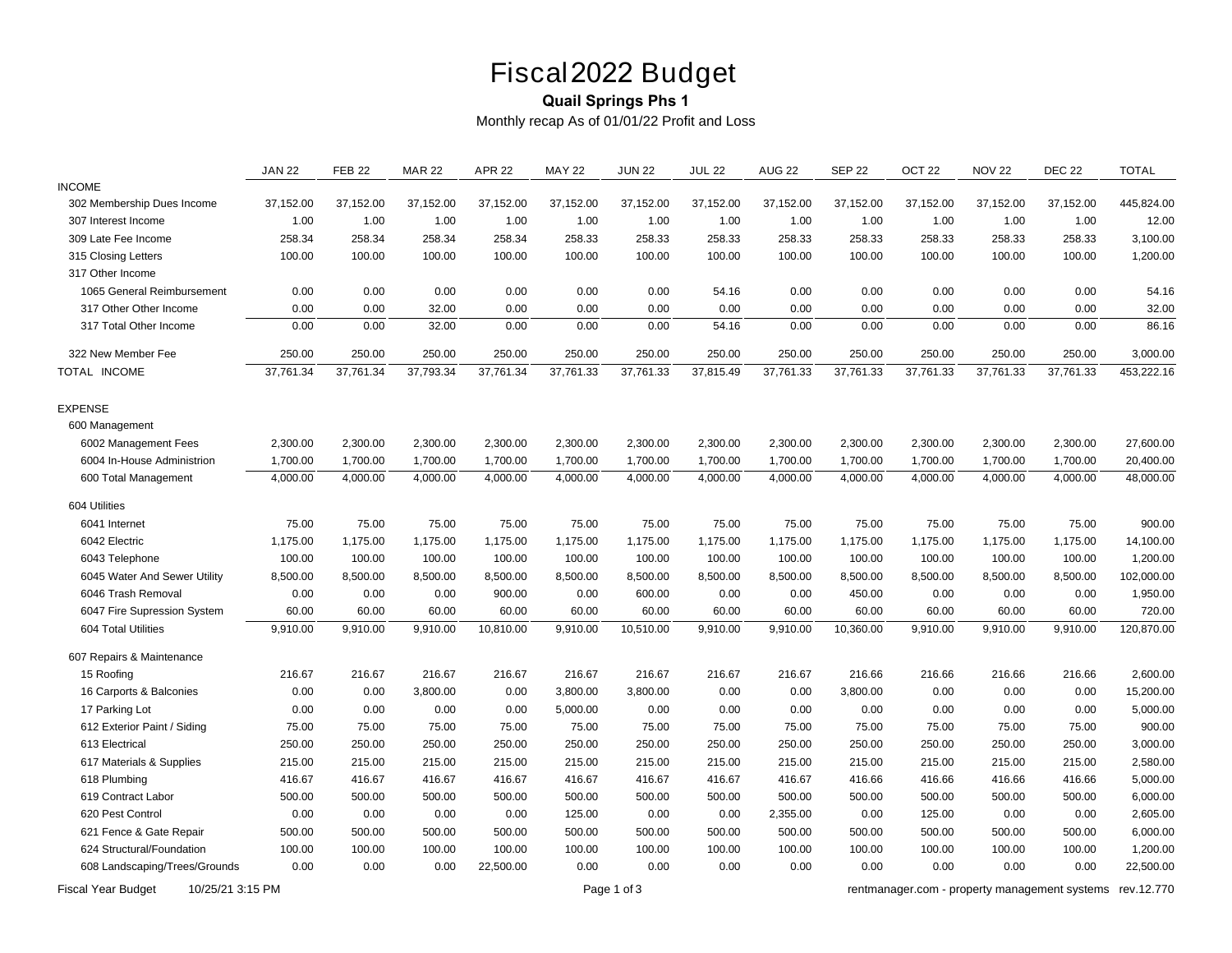|                                   | <b>JAN 22</b> | <b>FEB 22</b> | <b>MAR 22</b> | <b>APR 22</b> | <b>MAY 22</b> | <b>JUN 22</b> | <b>JUL 22</b> | <b>AUG 22</b> | <b>SEP 22</b> | OCT <sub>22</sub> | <b>NOV 22</b> | <b>DEC 22</b> | <b>TOTAL</b> |
|-----------------------------------|---------------|---------------|---------------|---------------|---------------|---------------|---------------|---------------|---------------|-------------------|---------------|---------------|--------------|
| 607 Total Repairs & Maintenance   | 2,273.34      | 2,273.34      | 6,073.34      | 24,773.34     | 11,198.34     | 6,073.34      | 2,273.34      | 4,628.34      | 6,073.32      | 2,398.32          | 2,273.32      | 2,273.32      | 72,585.00    |
| 670 Taxes/Insurance               |               |               |               |               |               |               |               |               |               |                   |               |               |              |
| 675 Insurance                     | 11,552.00     | 11,552.00     | 0.00          | 42,500.00     | 12,000.00     | 12,000.00     | 12,000.00     | 12,000.00     | 12,000.00     | 12,000.00         | 12,000.00     | 12,000.00     | 161,604.00   |
| 670 Total Taxes/Insurance         | 11,552.00     | 11,552.00     | 0.00          | 42,500.00     | 12,000.00     | 12,000.00     | 12,000.00     | 12,000.00     | 12,000.00     | 12,000.00         | 12,000.00     | 12,000.00     | 161,604.00   |
| 671 Legal, Professional Fees      |               |               |               |               |               |               |               |               |               |                   |               |               |              |
| 6710 Legal/Attorney               | 150.00        | 150.00        | 150.00        | 150.00        | 150.00        | 150.00        | 150.00        | 150.00        | 150.00        | 150.00            | 150.00        | 150.00        | 1,800.00     |
| 6711 Accounting/Accountant        | 0.00          | 275.00        | 0.00          | 0.00          | 0.00          | 0.00          | 0.00          | 0.00          | 0.00          | 0.00              | 0.00          | 0.00          | 275.00       |
| 6712 Lien Filing Fees             | 48.00         | 0.00          | 0.00          | 48.00         | 0.00          | 0.00          | 48.00         | 0.00          | 0.00          | 48.00             | 0.00          | 0.00          | 192.00       |
| 671 Total Legal, Professional Fee | 198.00        | 425.00        | 150.00        | 198.00        | 150.00        | 150.00        | 198.00        | 150.00        | 150.00        | 198.00            | 150.00        | 150.00        | 2,267.00     |
| 676 Accounting Software           |               |               |               |               |               |               |               |               |               |                   |               |               |              |
| 6761 Software Rental              | 110.00        | 110.00        | 110.00        | 110.00        | 110.00        | 110.00        | 110.00        | 110.00        | 110.00        | 110.00            | 110.00        | 110.00        | 1,320.00     |
| 6762 Website                      | 0.00          | 0.00          | 0.00          | 0.00          | 0.00          | 0.00          | 120.00        | 0.00          | 0.00          | 0.00              | 0.00          | 0.00          | 120.00       |
| 676 Total Accounting Software     | 110.00        | 110.00        | 110.00        | 110.00        | 110.00        | 110.00        | 230.00        | 110.00        | 110.00        | 110.00            | 110.00        | 110.00        | 1,440.00     |
| 700 Office / Adminstrative        |               |               |               |               |               |               |               |               |               |                   |               |               |              |
| 7000 Postage                      | 40.00         | 40.00         | 40.00         | 40.00         | 40.00         | 40.00         | 40.00         | 40.00         | 40.00         | 40.00             | 40.00         | 40.00         | 480.00       |
| 7001 Printing & Publication       | 0.00          | 0.00          | 0.00          | 0.00          | 0.00          | 0.00          | 0.00          | 0.00          | 0.00          | 0.00              | 200.00        | 0.00          | 200.00       |
| 7003 Office Supplies              | 36.67         | 36.67         | 36.67         | 36.67         | 36.67         | 36.67         | 36.67         | 36.67         | 36.66         | 36.66             | 36.66         | 36.66         | 440.00       |
| 700 Total Office / Adminstrative  | 76.67         | 76.67         | 76.67         | 76.67         | 76.67         | 76.67         | 76.67         | 76.67         | 76.66         | 76.66             | 276.66        | 76.66         | 1,120.00     |
| 5014 CAPITAL IMPROVEMENTS         |               |               |               |               |               |               |               |               |               |                   |               |               |              |
| 501406 Windows, Siding or Painti  | 0.00          | 0.00          | 0.00          | 30,000.00     | 0.00          | 0.00          | 0.00          | 0.00          | 0.00          | 0.00              | 0.00          | 0.00          | 30,000.00    |
| 5014 Total CAPITAL IMPROVEM       | 0.00          | 0.00          | 0.00          | 30,000.00     | 0.00          | 0.00          | 0.00          | 0.00          | 0.00          | 0.00              | 0.00          | 0.00          | 30,000.00    |
| 5102 Reserve Transfer             | 3,750.00      | 3,750.00      | 3,750.00      | 3,750.00      | 3,750.00      | 3,750.00      | 3,750.00      | 3,750.00      | 3,750.00      | 3,750.00          | 3,750.00      | 3,750.00      | 45,000.00    |
| 5199 Adjustments To Expenses      | 0.00          | 0.00          | 0.00          | 0.00          | 0.00          | 0.00          | 143.72        | 0.00          | 0.00          | 0.00              | 0.00          | 0.00          | 143.72       |
| 6001 Other Expenses               | 0.00          | 0.00          | 0.00          | 0.00          | 10.80         | 0.00          | 0.00          | 0.00          | 0.00          | 0.00              | 0.00          | 0.00          | 10.80        |
| TOTAL EXPENSE                     | 31,870.01     | 32,097.01     | 24,070.01     | 116,218.01    | 41,205.81     | 36,670.01     | 32,581.73     | 34,625.01     | 36,519.98     | 32,442.98         | 32,469.98     | 32,269.98     | 483,040.52   |
|                                   |               |               |               |               |               |               |               |               |               |                   |               |               |              |
| <b>NET INCOME</b>                 | 5,891.33      | 5,664.33      | 13,723.33     | $-78,456.67$  | $-3,444.48$   | 1,091.32      | 5,233.76      | 3,136.32      | 1,241.35      | 5,318.35          | 5,291.35      | 5,491.35      | $-29,818.36$ |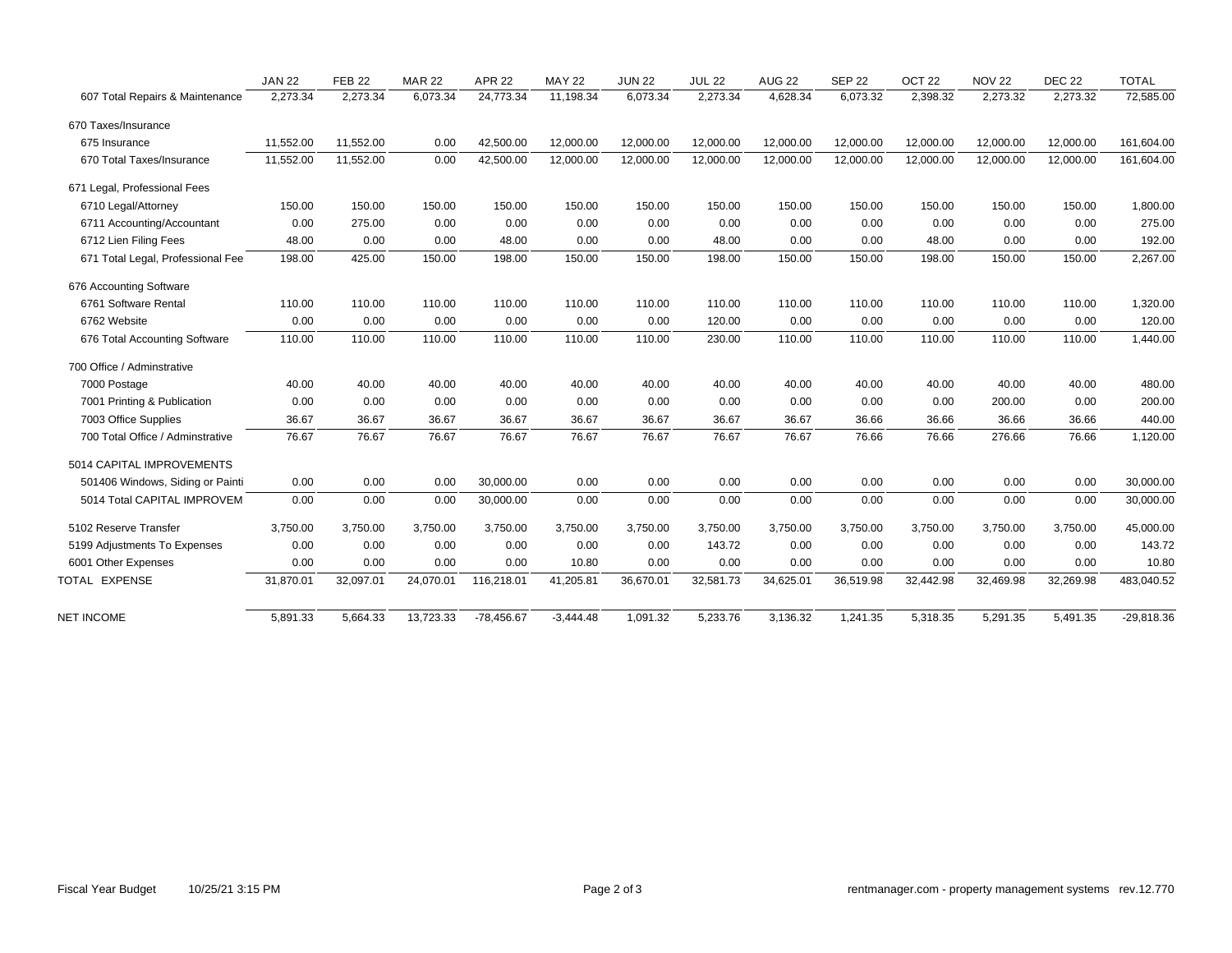|                    | <b>JAN 22</b> | <b>FEB 22</b> | <b>MAR 22</b> | <b>APR 22</b> | <b>MAY 22</b> | JUN 22       | <b>JUL 22</b> | <b>AUG 22</b> | <b>SEP 22</b> | OCT <sub>22</sub> | <b>NOV 22</b> | <b>DEC 22</b> | TOTAL        |
|--------------------|---------------|---------------|---------------|---------------|---------------|--------------|---------------|---------------|---------------|-------------------|---------------|---------------|--------------|
| NET INCOME SUMMARY |               |               |               |               |               |              |               |               |               |                   |               |               |              |
| Income             | 37.761.34     | 37.761.34     | 37.793.34     | 37.761.34     | 37,761.33     | 37.761.33    | 37.815.49     | 37.761.33     | 37.761.33     | 37.761.33         | 37.761.33     | 37,761.33     | 453,222.16   |
| Expense            | $-31,870.01$  | $-32.097.01$  | -24.070.01    | -116,218.01   | -41,205.81    | $-36,670.01$ | $-32,581.73$  | $-34,625.01$  | $-36.519.98$  | $-32.442.98$      | $-32,469.98$  | $-32,269.98$  | -483,040.52  |
| <b>NET INCOME</b>  | 5,891.33      | 5.664.33      | 13.723.33     | $-78,456.67$  | -3.444.48     | 1,091.32     | 5,233.76      | 3,136.32      | 1,241.35      | 5,318.35          | 5,291.35      | 5.491.35      | $-29,818.36$ |

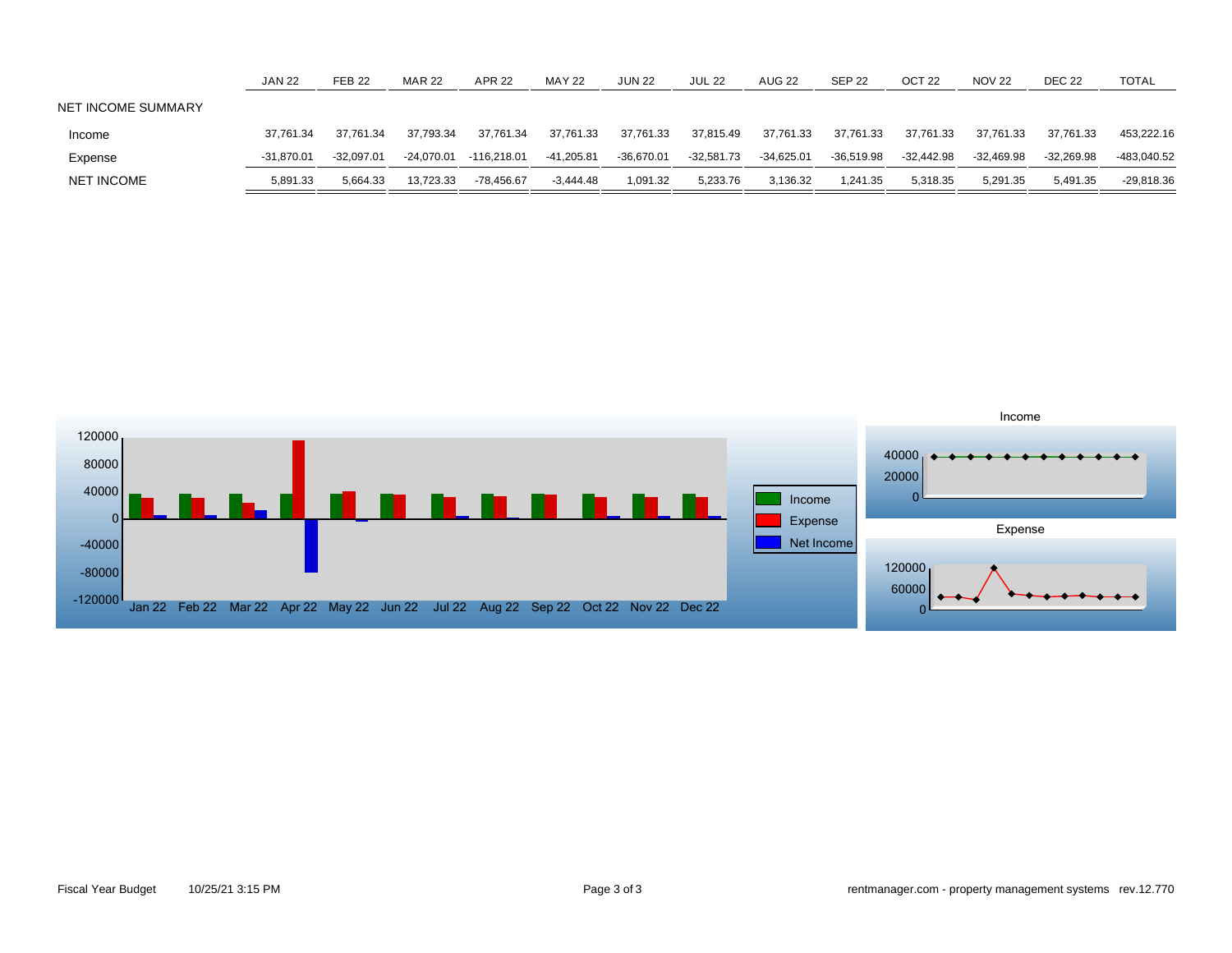|                                     | <b>QUAIL SPRINGS PHASE 1</b>            |                   |                  |                  |                 |                |                |                 |                 |                    |                    |                      |                       |  |
|-------------------------------------|-----------------------------------------|-------------------|------------------|------------------|-----------------|----------------|----------------|-----------------|-----------------|--------------------|--------------------|----------------------|-----------------------|--|
|                                     | 12 MONTH ACTUAL REVIEW less Parking Lot |                   |                  |                  |                 |                |                |                 |                 |                    |                    |                      |                       |  |
|                                     | 10/2020-09/2021                         |                   |                  |                  |                 |                |                |                 |                 |                    |                    |                      |                       |  |
|                                     | <b>JAN 21</b>                           | <b>FEB 21</b>     | <b>MAR 21</b>    | <b>APR 21</b>    | <b>MAY 21</b>   | <b>JUN 21</b>  | <b>JUL 21</b>  | <b>AUG 21</b>   | <b>SEP 21</b>   | OCT <sub>20</sub>  | <b>NOV 20</b>      | <b>DEC 20</b>        | <b>TOTAL ACTUAL</b>   |  |
| <b>INCOME</b>                       |                                         |                   |                  |                  |                 |                |                |                 |                 |                    |                    |                      |                       |  |
| 302 Membership Dues Incor           | 40,777.00                               | 38,553.11         | 43,787.98        | 41,197.02        | 37,801.71       | 40,712.21      | 39,540.67      | 44,477.63       | 39,745.93       | 41.498.18          | 40,082.50          | 41,872.56            | 490,046.50            |  |
| 307 Interest Income                 | 3.64                                    | 3.29              | 3.64             | 3.53             | 3.64            | 3.53           | 3.64           | 0.00            | 0.00            | 3.63               | 3.52               | 3.63                 | 35.69                 |  |
| 309 Late Fee Income                 | 180.29                                  | 96.62             | 357.37           | 187.90           | 81.09           | 226.30         | 225.71         | 381.71          | 179.21          | 313.35             | 197.74             | 234.08               | 2,661.37              |  |
| 310 Legal Fees                      | 0.00                                    | 0.00              | 0.00             | 0.00             | 0.00            | 43.00          | 0.00           | 91.00           | 0.00            | 250.56             | 119.44             | 0.00                 | 504.00                |  |
| 314 Compliance Fee Income           | 0.00                                    | 45.00             | 0.00             | 65.00            | 50.00           | 0.00           | 25.00          | 22.88           | 360.98          | 0.00               | 0.00               | 20.00                | 588.86                |  |
| 315 Closing Letters                 | 1.76                                    | 50.00             | 112.71           | $-45.00$         | 32.29           | 4.84           | 0.00           | 63.52           | 0.00            | 100.00             | 150.00             | 100.00               | 570.12                |  |
| 321 Special Assessment              | 0.00                                    | 13.21             | 118.74           | 0.00             | 0.00            | 13.21          | 0.00           | 0.00            | 0.00            | 0.00               | 0.00               | 0.00                 | 145.16                |  |
| 317 Other Income                    |                                         |                   |                  |                  |                 |                |                |                 |                 |                    |                    |                      |                       |  |
| 1065 General Reimburser             | $-24.06$                                | 0.00              | 2,225.00         | $-162.00$        | 0.00            | $-54.25$       | $-129.06$      | $-100.19$       | 20.00           | 674.03             | 0.00               | $-54.52$             | 2,394.95              |  |
| 317 Other Other Income              | 0.00                                    | 0.00              | 20.00            | 0.00             | 0.00            | 0.00           | 0.00           | 0.00            | 0.00            | 0.00               | 0.00               | 0.00                 | 20.00                 |  |
| 317 Total Other Income              | $-24.06$                                | 0.00              | 2,245.00         | $-162.00$        | 0.00            | $-54.25$       | $-129.06$      | $-100.19$       | 20.00           | 674.03             | 0.00               | $-54.52$             | 2,414.95              |  |
| TOTAL INCOME                        | 40,938.63                               | 38,761.23         | 46,625.44        | 41,246.45        | 37,968.73       | 40,948.84      | 39,665.96      | 44,936.55       | 40,306.12       | 42,839.75          | 40,553.20          | 42,175.75            | 496,966.65            |  |
| <b>EXPENSE</b>                      |                                         |                   |                  |                  |                 |                |                |                 |                 |                    |                    |                      |                       |  |
| 600 Management                      |                                         |                   |                  |                  |                 |                |                |                 |                 |                    |                    |                      |                       |  |
| 6002 Management Fees                | 2,530.55                                | 2,456.62          | 2,325.00         | 2,797.52         | 2,474.79        | 2,277.91       | 2,457.23       | 2,379.67        | 2,457.19        | 2,639.66           | 2,548.49           | 2,457.19             | 29,801.82             |  |
| 6004 In-House Administri            | 1,779.00                                | 1,575.00          | 2,100.00         | 1,100.00         | 0.00            | 1,575.00       | 3,150.00       | 1,575.00        | 2,625.00        | 2,300.00           | 3,150.00           | 1,050.00             | 21,979.00             |  |
| 600 Total Management                | 4,309.55                                | 4,031.62          | 4,425.00         | 3,897.52         | 2,474.79        | 3,852.91       | 5.607.23       | 3,954.67        | 5,082.19        | 4,939.66           | 5.698.49           | 3,507.19             | 51,780.82             |  |
| 604 Utilities                       |                                         |                   |                  |                  |                 |                |                |                 |                 |                    |                    |                      |                       |  |
| 6041 Internet                       | $-105.01$                               | 0.00              | 0.00             | 0.00             | 0.00            | 0.00           | 0.00           | 186.31          | $-186.31$       | 133.35             | 133.50             | 238.51               | 400.35                |  |
| 6042 Electric                       | 1,150.56                                | 903.21            | 900.12           | 1,155.41         | 898.54          | 1,147.60       | 902.30         | 1,189.30        | 939.63          | 1,158.32           | 1,117.65           | 1,114.04             | 12,576.68             |  |
| 6043 Telephone                      | $-26.36$                                | 341.29            | 316.82           | 281.22           | $-193.70$       | 115.48         | 135.04         | 253.45          | 106.13          | 0.00               | 0.00               | 159.86               | 1,489.23              |  |
| 6045 Water And Sewer U              | 10,575.76                               | 8,721.88          | 9,706.55         | 8,676.40         | 10,676.31       | 10,060.59      | 8,316.53       | 8,342.43        | 8,332.65        | 7,580.67           | 7,674.35           | 8,876.81             | 107,540.93            |  |
| 6046 Trash Removal                  | 0.00                                    | 0.00              | 0.00             | 0.00             | 0.00            | 250.00         | 0.00           | 350.00          | 250.00          | 0.00               | 0.00               | 0.00                 | 850.00                |  |
| 6047 Fire Supression Sys            | 119.80                                  | 0.00              | 1,066.64         | 59.90            | 59.90           | 59.90          | 59.90          | 444.90          | 59.90           | 130.57             | 0.00               | 59.90                | 2,121.31              |  |
| 604 Total Utilities                 | 11,714.75                               | 9,966.38          | 11,990.13        | 10,172.93        | 11,441.05       | 11,633.57      | 9,413.77       | 10,766.39       | 9,502.00        | 9,002.91           | 8,925.50           | 10,449.12            | 124,978.50            |  |
| 607 Repairs & Maintenance           |                                         |                   |                  |                  |                 |                |                |                 |                 |                    |                    |                      |                       |  |
| 15 Roofing                          | 0.00                                    | 0.00              | 0.00             | 0.00             | 0.00            | 249.00         | 249.00         | 40.12           | 0.00            | 199.00             | 0.00               | 0.00                 | 737.12                |  |
| 16 Carports & Balconies             | 5,664.12                                | 136.00            | 184.20           | 1,671.19         | 246.17          | 2,221.70       | 1,555.93       | 1,590.00        | 805.56          | 3,728.81           | 2,599.41           | 502.75               | 20,905.84             |  |
| 612 Exterior Paint / Siding         | 0.00                                    | 0.00              | 0.00             | 0.00             | 0.00            | 0.00           | 160.00         | 465.61          | 610.55          | 312.65             | 32.00              | 412.94               | 1,993.75              |  |
| 613 Electrical                      | 439.00                                  | 0.00              | 616.00           | 62.00            | 32.00           | 0.00           | 32.00          | 158.00          | 0.00            | 100.00             | 304.32             | 0.00                 | 1,743.32              |  |
| 614 Flooring<br>615 Windows & Doors | 964.53                                  | 0.00<br>0.00      | 0.00             | 1,575.92         | 0.00<br>0.00    | 0.00           | 0.00<br>0.00   | 0.00<br>0.00    | 0.00            | 0.00               | 0.00               | 240.00               | 2,780.45              |  |
| 616 Locks & Mailboxes               | 104.00<br>0.00                          | 0.00              | 0.00<br>0.00     | 0.00<br>0.00     | 0.00            | 0.00<br>0.00   | 0.00           | 0.00            | 0.00<br>0.00    | 160.00<br>120.00   | 32.00<br>0.00      | 0.00<br>0.00         | 296.00<br>120.00      |  |
|                                     |                                         |                   |                  |                  |                 |                |                |                 |                 |                    |                    |                      |                       |  |
| 617 Materials & Supplies            | 273.45                                  | 11.92<br>2,537.00 | 211.90<br>979.50 | 196.76<br>190.50 | 353.16<br>32.00 | 49.63<br>32.00 | 85.25<br>82.00 | 104.34<br>64.00 | 126.07<br>64.00 | 140.71<br>2,175.00 | 274.06<br>6,574.00 | 195.48               | 2,022.73              |  |
| 618 Plumbing<br>619 Contract Labor  | 2,122.00<br>144.00                      | 176.00            | 508.25           | 172.75           | 374.00          | 638.05         | 70.50          | 203.00          | 61.25           | 275.00             | 1,317.88           | 4,075.00<br>4,480.55 | 18,927.00<br>8,421.23 |  |
| 620 Pest Control                    | 0.00                                    | 0.00              | 0.00             | 75.00            | 0.00            | 0.00           | 0.00           | 52.37           | 0.00            | 0.00               | 2,355.00           | 175.00               | 2,657.37              |  |
| 621 Fence & Gate Repair             | 815.64                                  | 225.04            | 820.96           | 595.21           | 332.74          | 114.54         | 909.90         | 1,050.49        | 2,331.58        | 1,471.53           | 1,644.66           | 245.17               | 10,557.46             |  |
| 622 Storm / Fire Damage             | 0.00                                    | 0.00              | 0.00             | 0.00             | 0.00            | 0.00           | 0.00           | 0.00            | 0.00            | 0.00               | 11,505.50          | 0.00                 | 11,505.50             |  |
| 623 Tools & Equipment               | 0.00                                    | 0.00              | 0.00             | 0.00             | 0.00            | 0.00           | 0.00           | 0.00            | 0.00            | 0.00               | 357.38             | 0.00                 | 357.38                |  |
| 608 Landscaping/Trees/C             | 100.00                                  | 378.75            | 3,730.00         | 948.75           | 0.00            | 582.50         | 775.00         | 2,429.75        | 405.00          | 962.50             | 1,772.55           | 625.00               | 12,709.80             |  |
| 607 Total Repairs & Main            | 10,626.74                               | 3,464.71          | 7,050.81         | 5,488.08         | 1,370.07        | 3,887.42       | 3,919.58       | 6,157.68        | 4,404.01        | 9,645.20           | 28,768.76          | 10,951.89            | 95,734.95             |  |
|                                     |                                         |                   |                  |                  |                 |                |                |                 |                 |                    |                    |                      |                       |  |

670 Taxes/Insurance